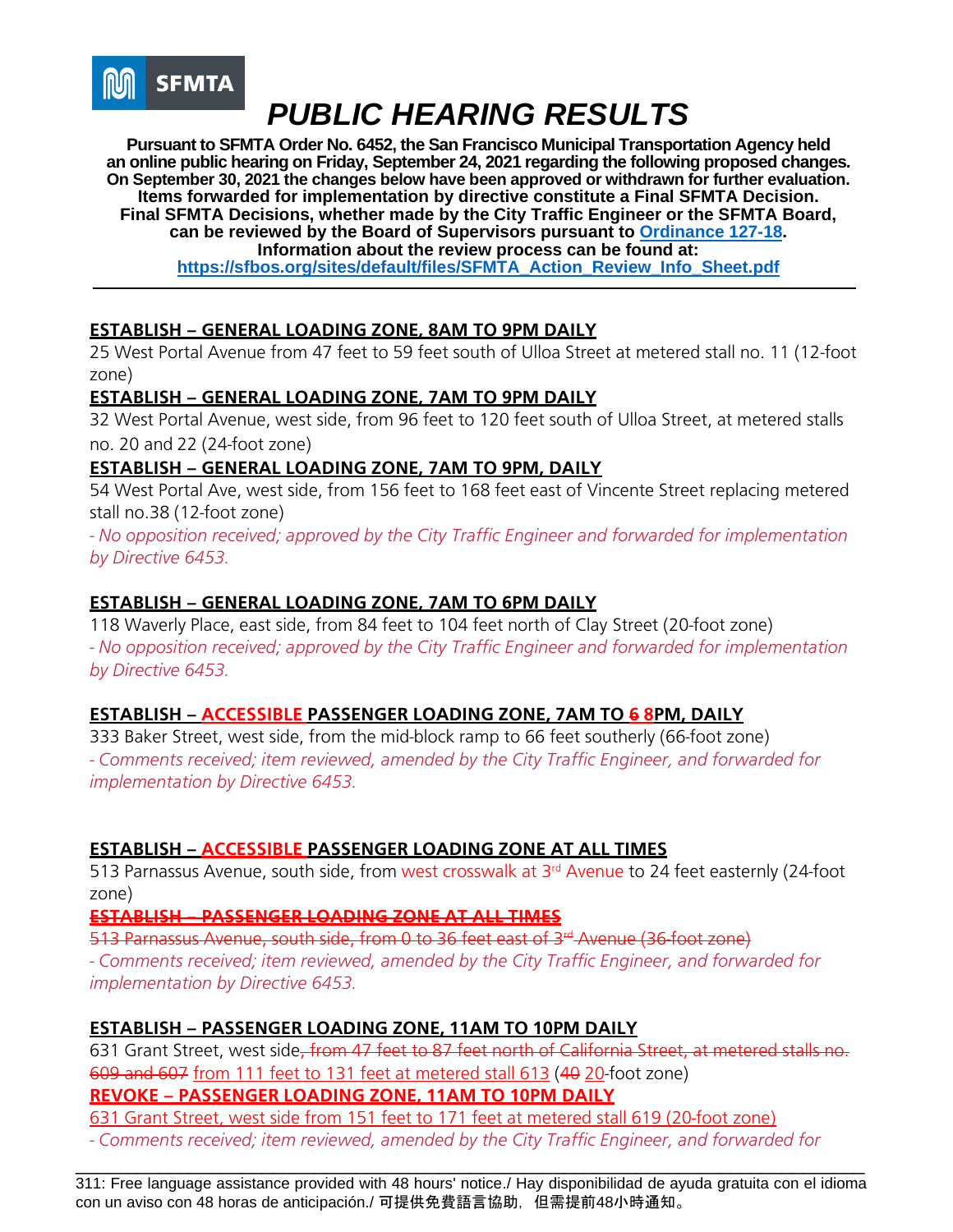

**Pursuant to SFMTA Order No. 6452, the San Francisco Municipal Transportation Agency held an online public hearing on Friday, September 24, 2021 regarding the following proposed changes. On September 30, 2021 the changes below have been approved or withdrawn for further evaluation. Items forwarded for implementation by directive constitute a Final SFMTA Decision. Final SFMTA Decisions, whether made by the City Traffic Engineer or the SFMTA Board, can be reviewed by the Board of Supervisors pursuant to [Ordinance 127-18.](https://sfbos.org/sites/default/files/o0127-18.pdf) Information about the review process can be found at: [https://sfbos.org/sites/default/files/SFMTA\\_Action\\_Review\\_Info\\_Sheet.pdf](https://sfbos.org/sites/default/files/SFMTA_Action_Review_Info_Sheet.pdf)**

*implementation by Directive 6453.*

## **ESTABLISH – PASSENGER LOADING ZONE, 11AM TO 10PM DAILY**

650 Jackson Street, north side, from 55 feet to 94 feet east of Beckett Street, at metered stalls no. 626 and 628 (44-foot zone)

*- No opposition received; approved by the City Traffic Engineer and forwarded for implementation by Directive 6453*

## **ESTABLISH – GREEN METERS, 30-MINUTE PARKING 9AM TO 6PM, MONDAY THROUGH SATURDAY**

766 Stanyan Street, east side, from 78 feet to 98 feet south of Waller Street, at metered stall no. 762 (20-foot zone)

*- No opposition received; approved by the City Traffic Engineer and forwarded for implementation by Directive 6453*

### **ESTABLISH – ACCESSIBLE PASSENGER LOADING ZONE, 9AM TO 10 PM DAILY**

"897" Illinois Street, east side, from 33 feet to 60 feet and from 73 feet to 173 feet north of 20th Street (127 feet total)

*- No opposition received; approved by the City Traffic Engineer and forwarded for implementation by Directive 6453*

### **ESTABLISH – PASSENGER LOADING ZONE, 7 AM TO 5PM, SCHOOL DAYS**

1050 York Street, west side, from 207 feet to 287 feet west of Gough Street (80-foot zone) *- Comments received; forwarded for further review.*

## **ESTABLISH – PASSENGER LOADING ZONE 9AM TO 6PM, MONDAY THROUGH SATURDAY**

1133 South Van Ness Avenue, east side, from 112 feet to 134 feet south of 22<sup>nd</sup> Street (22-foot zone)

*- Comments received; forwarded for further review.*

### **ESTABLISH – PASSENGER LOADING ZONE, 9AM TO 6PM DAILY**

1192 Illinois St, west side, from 290 feet to 330 feet north of 23rd Street (40-foot zone) *- No opposition received; approved by the City Traffic Engineer and forwarded for implementation by Directive 6453*

## **ESTABLISH – PASSENGER LOADING ZONE, SUNRISE TO SUNSET**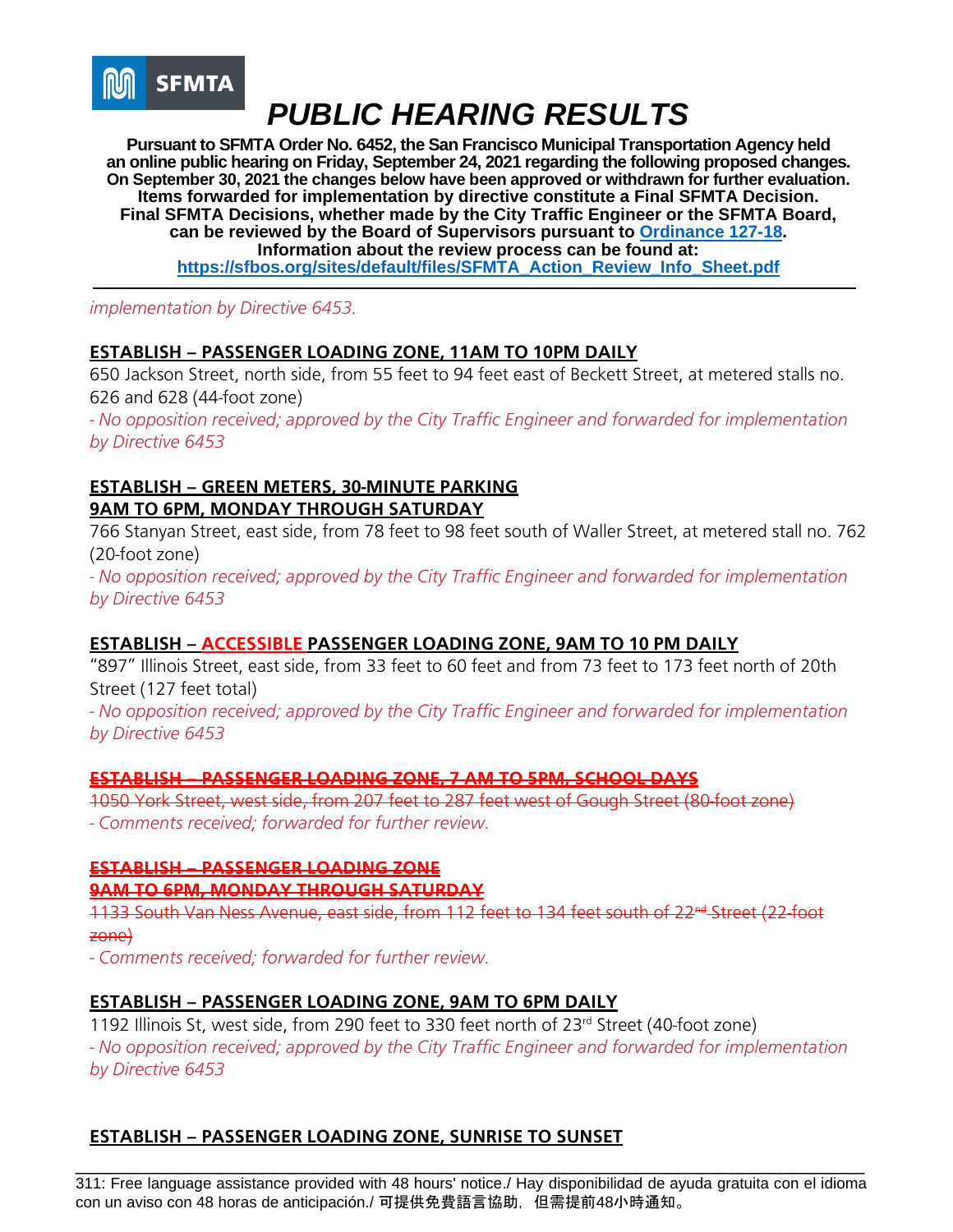

**Pursuant to SFMTA Order No. 6452, the San Francisco Municipal Transportation Agency held an online public hearing on Friday, September 24, 2021 regarding the following proposed changes. On September 30, 2021 the changes below have been approved or withdrawn for further evaluation. Items forwarded for implementation by directive constitute a Final SFMTA Decision. Final SFMTA Decisions, whether made by the City Traffic Engineer or the SFMTA Board, can be reviewed by the Board of Supervisors pursuant to [Ordinance 127-18.](https://sfbos.org/sites/default/files/o0127-18.pdf) Information about the review process can be found at: [https://sfbos.org/sites/default/files/SFMTA\\_Action\\_Review\\_Info\\_Sheet.pdf](https://sfbos.org/sites/default/files/SFMTA_Action_Review_Info_Sheet.pdf)**

1398 Great Highway, west side, from 0 feet to 22 feet south of Judah (22-foot zone) *- No opposition received; approved by the City Traffic Engineer and forwarded for implementation by Directive 6453*

### **ESTABLISH – YELLOW ZONE, COMMERCIAL LOADING, 7AM TO 4 PM, MONDAY THROUGH SATURDAY AND PASSENGER LOADING ZONE, AT ALL TIMES 4 PM TO 2 AM, MONDAY THROUGH SATURDAY**

1710 Mission Street, west side, from 61 feet to 103 feet south of Duboce Avenue, at metered stalls no. 1710 and 1708 (42-foot zone)

*- Comments received; item reviewed, amended by the City Traffic Engineer, and forwarded for implementation by Directive 6453.*

### **ESTABLISH – YELLOW ZONE, COMMERCIAL LOADING, 30-MINUTE LIMIT, 9AM TO 6PM, MONDAY THROUGH SATURDAY**

1736 18th Street, north side, from 163 feet to 198 feet east of Carolina Street (35-foot zone)

*- Comments received; forwarded for further review.*

## **ESTABLISH – YELLOW ZONE, COMMERCIAL LOADING**

## **7AM to 6PM, MONDAY THROUGH SATURDAY**

1889 Union Street, south side, from 10 feet to 54 feet east of Laguna Street, at metered stall no. 1843 (44-foot zone)

*- No opposition received; approved by the City Traffic Engineer and forwarded for implementation by Directive 6453*

## **ESTABLISH – GREEN METER, 15-MINUTE PARKING, 9AM TO 6PM, MONDAY THROUGH SATURDAY**

1893 Union Street, south side, from 54 feet to 72 feet east of Laguna Street, at metered stall no. 1839 (18-foot zone)

*- No opposition received; approved by the City Traffic Engineer and forwarded for implementation by Directive 6453*

## **REVOKE – GREEN METER, 30-MINUTE PARKING, 9AM TO 6PM, MONDAY THROUGH SATURDAY**

1895 Union Street, south side, from 32 feet to 54 feet east of Laguna Street, at metered stall no. 1843 (22-feet zone)

*- No opposition received; approved by the City Traffic Engineer and forwarded for implementation by Directive 6453*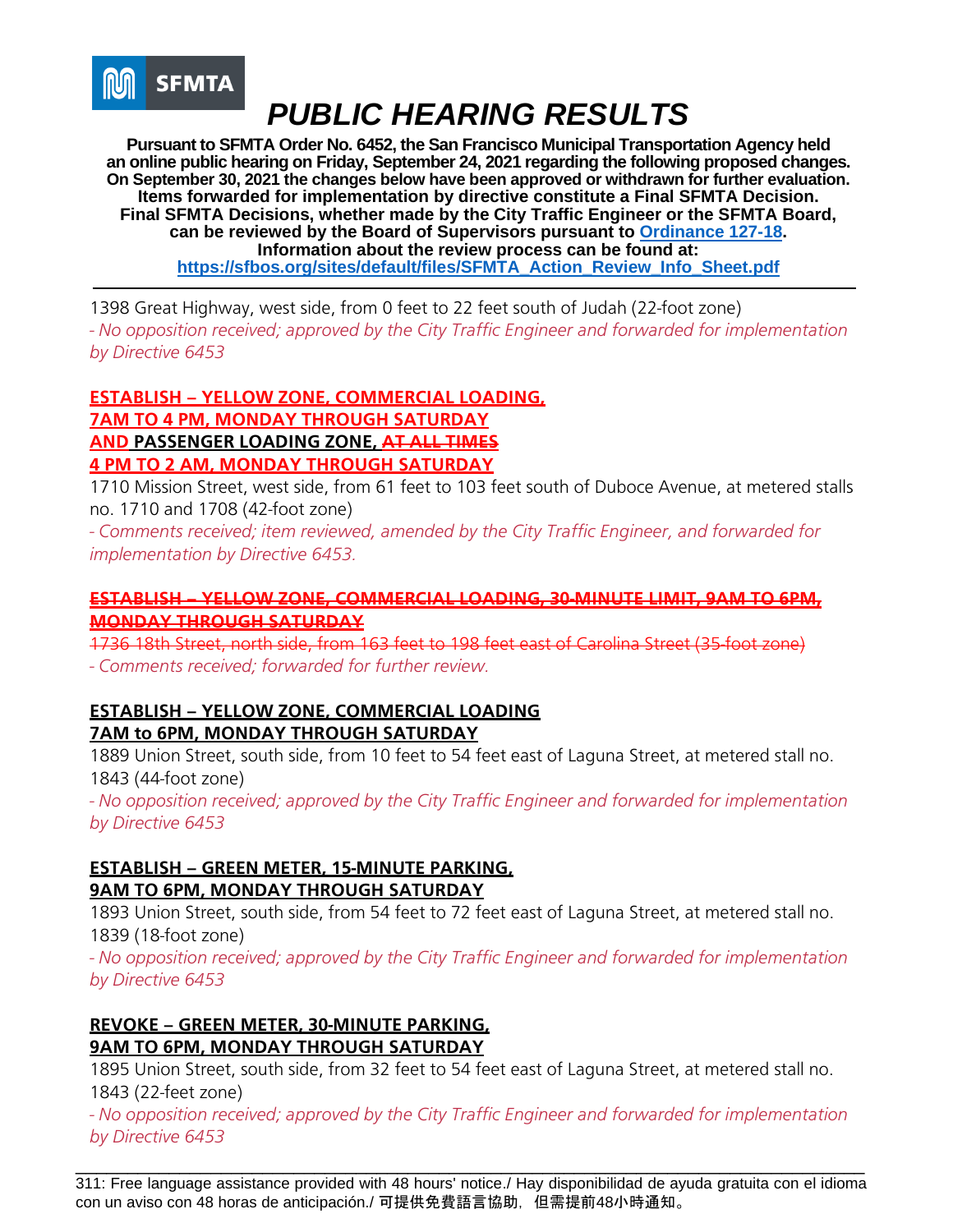

**Pursuant to SFMTA Order No. 6452, the San Francisco Municipal Transportation Agency held an online public hearing on Friday, September 24, 2021 regarding the following proposed changes. On September 30, 2021 the changes below have been approved or withdrawn for further evaluation. Items forwarded for implementation by directive constitute a Final SFMTA Decision. Final SFMTA Decisions, whether made by the City Traffic Engineer or the SFMTA Board, can be reviewed by the Board of Supervisors pursuant to [Ordinance 127-18.](https://sfbos.org/sites/default/files/o0127-18.pdf) Information about the review process can be found at: [https://sfbos.org/sites/default/files/SFMTA\\_Action\\_Review\\_Info\\_Sheet.pdf](https://sfbos.org/sites/default/files/SFMTA_Action_Review_Info_Sheet.pdf)**

## **ESTABLISH – PASSENGER LOADING ZONE, 4PM TO MIDNIGHT, DAILY**

1906 Van Ness Avenue, east side, from 97 feet to 137 feet north of Washington Street at metered stall no. 1912 and 1914 (40-foot zone)

*- No opposition received; approved by the City Traffic Engineer and forwarded for implementation by Directive 6453*

## **ESTABLISH – PASSENGER LOADING ZONE, 8AM TO 6PM DAILY**

1925 Evans Avenue, west side, from 554 feet to 594 feet south of Toland Street (40-foot zone) *- No opposition received; approved by the City Traffic Engineer and forwarded for implementation by Directive 6453*

### **ESTABLISH – PASSENGER LOADING ZONE, 7 AM TO 10 PM, DAILY**

2000 Washington Street, north side, from 20 0 Gough Street to 62 42 feet westerly of Gough Street (42-foot zone)

*- Comments received; item reviewed, amended by the City Traffic Engineer, and forwarded for implementation by Directive 6453.*

### **REVOKE – YELLOW ZONE, COMMERCIAL LOADING, 7AM TO 6PM, MONDAY THROUGH SATURDAY**

2150 Polk Street, east side, from 52 to 75 feet south of Vallejo Street at metered stall no. 2128 (23 foot zone)

### **ESTABLISH – GENERAL LOADING ZONE, 9AM TO 6PM DAILY**

2150 Polk Street, east side, from 52 to 75 feet south of Vallejo Street at metered stall no. 2128 (23 foot zone)

*- No opposition received; approved by the City Traffic Engineer and forwarded for implementation by Directive 6453*

### **ESTABLISH – GENERAL LOADING ZONE, 7AM TO 6PM DAILY**

2197 Fillmore Street, east side, from 20 feet to 38 feet south of Sacramento Street, replacing metered stall no. 215 (18-foot zone)

*- No opposition received; approved by the City Traffic Engineer and forwarded for implementation by Directive 6453*

### **ESTABLISH – GREEN ZONE, 30 15-MINUTE PARKING 9AM TO 6PM, MONDAY THROUGH SATURDAY**

2581 Bush Street, south side, from 18 feet to 58 feet east of Divisadero Street (40-foot zone)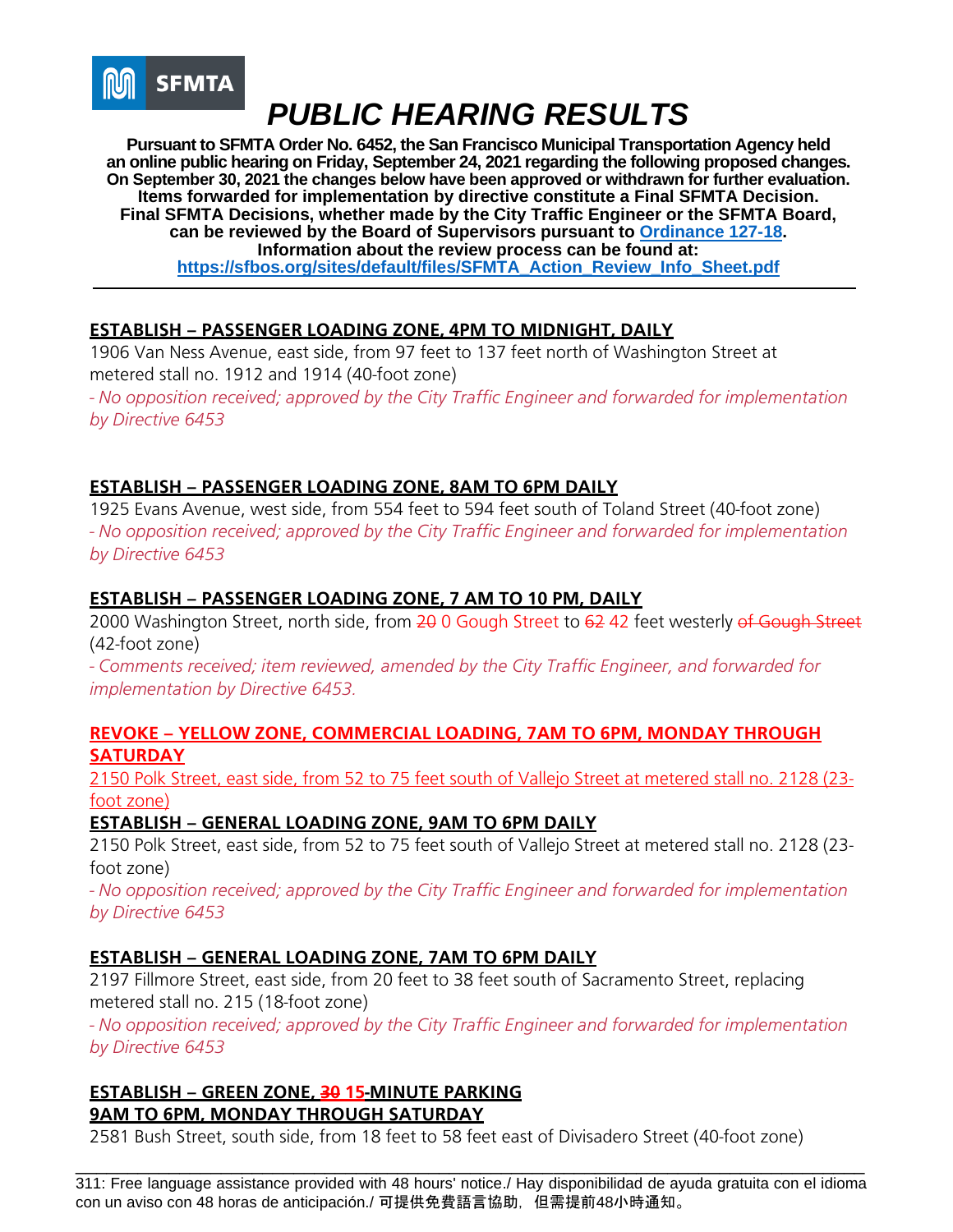

**Pursuant to SFMTA Order No. 6452, the San Francisco Municipal Transportation Agency held an online public hearing on Friday, September 24, 2021 regarding the following proposed changes. On September 30, 2021 the changes below have been approved or withdrawn for further evaluation. Items forwarded for implementation by directive constitute a Final SFMTA Decision. Final SFMTA Decisions, whether made by the City Traffic Engineer or the SFMTA Board, can be reviewed by the Board of Supervisors pursuant to [Ordinance 127-18.](https://sfbos.org/sites/default/files/o0127-18.pdf) Information about the review process can be found at: [https://sfbos.org/sites/default/files/SFMTA\\_Action\\_Review\\_Info\\_Sheet.pdf](https://sfbos.org/sites/default/files/SFMTA_Action_Review_Info_Sheet.pdf)**

*- Comments received; item reviewed, amended by the City Traffic Engineer, and forwarded for implementation by Directive 6453.*

## **ESTABLISH – METERED YELLOW ZONE, COMMERCIAL LOADING, 7AM TO 11AM, MONDAY THROUGH SATURDAY**

### **AND GENERAL LOADING ZONE, 11AM TO 10PM DAILY**

"3599" 20th Street, south side, from 10 feet to 54 feet east of Valencia Street at metered stalls no. 3549 and 3547 (44-foot zone)

*- No opposition received; approved by the City Traffic Engineer and forwarded for implementation by Directive 6453*

#### **ESTABLISH – METERED YELLOW ZONE, COMMERCIAL LOADING,**

#### **7AM TO 6PM, MONDAY THROUGH SATURDAY**

"3599" 20th Street, from 10 feet to 54 feet east of Valencia Street at metered stalls no. 3549 and 3547 (44-foot zone)

*- Combined with previous item.* 

### **ESTABLISH – PASSENGER LOADING ZONE, 9 8AM TO 10PM DAILY**

4001 Judah, south side, from 10 feet to 32 feet east of 45<sup>th</sup> Street (22-foot zone) *- Comments received; item reviewed, amended by the City Traffic Engineer, and forwarded for implementation by Directive 6453.*

### **ESTABLISH – BLUE ZONE, DISABLED PARKING AT ALL TIMES**

4545 Anza Street, south side, from 37<sup>th</sup> Avenue to 22 feet easterly (22-foot zone) *- No opposition received; approved by the City Traffic Engineer and forwarded for implementation by Directive 6453*

### **ESTABLISH – GENERAL LOADING ZONE, 11AM TO 9PM DAILY**

5322 Geary Boulevard, north side, from 70 feet to 87 feet east of 17th Avenue, at metered stall no. 5308 (17-foot zone)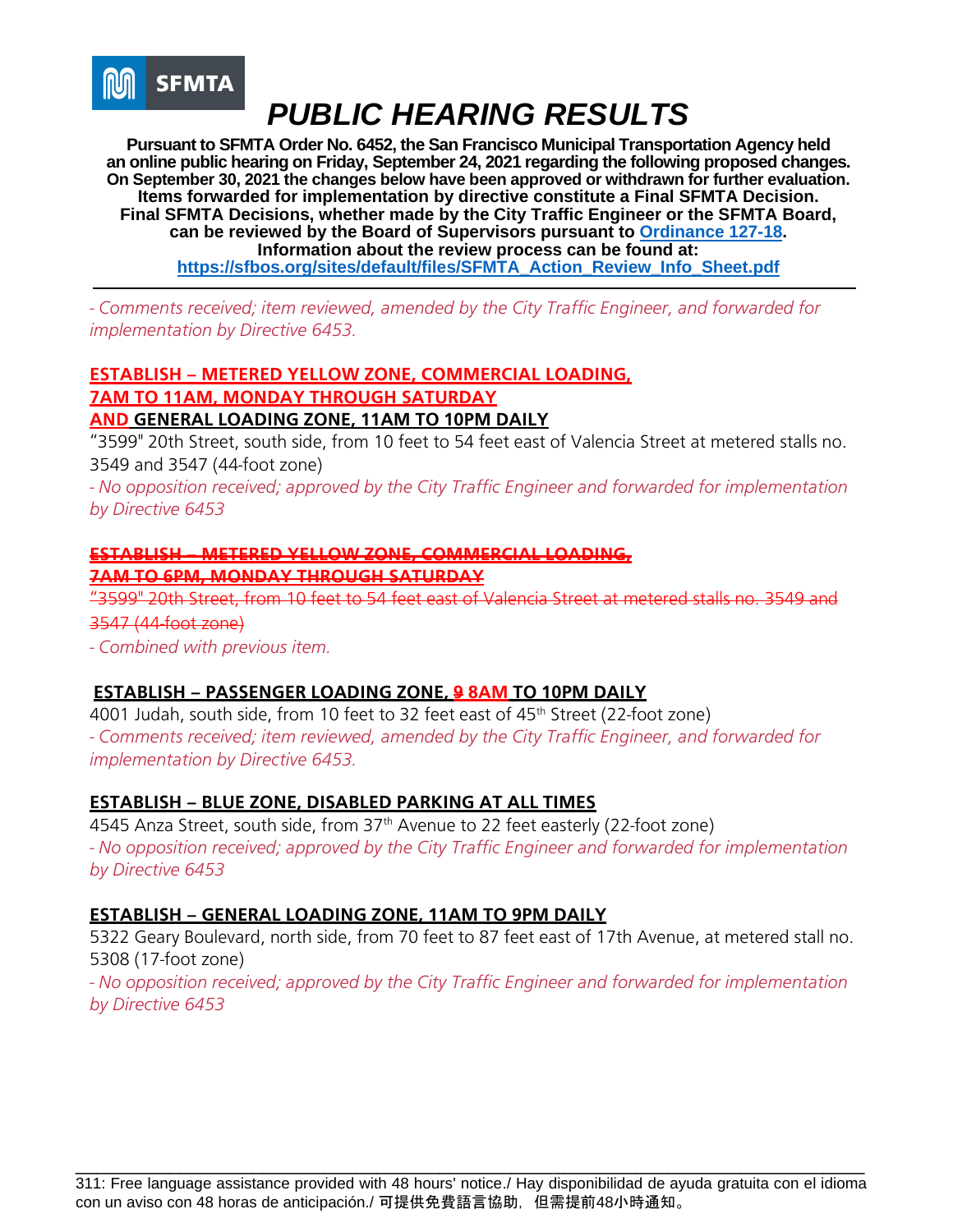

**Pursuant to SFMTA Order No. 6452, the San Francisco Municipal Transportation Agency held an online public hearing on Friday, September 24, 2021 regarding the following proposed changes. On September 30, 2021 the changes below have been approved or withdrawn for further evaluation. Items forwarded for implementation by directive constitute a Final SFMTA Decision. Final SFMTA Decisions, whether made by the City Traffic Engineer or the SFMTA Board, can be reviewed by the Board of Supervisors pursuant to [Ordinance 127-18.](https://sfbos.org/sites/default/files/o0127-18.pdf) Information about the review process can be found at: [https://sfbos.org/sites/default/files/SFMTA\\_Action\\_Review\\_Info\\_Sheet.pdf](https://sfbos.org/sites/default/files/SFMTA_Action_Review_Info_Sheet.pdf)**

#### **REVOKE – BUS ZONE**

27 Van Ness Avenue, west side, from Hickory Street to Oak Street (119-foot zone)

### **ESTABLISH – BLUE ZONE, DISABLED PARKING ONLY, AT ALL TIMES**

27 Van Ness Avenue, west side, from Hickory Street to 18 feet southerly (18-foot zone)

## **ESTABLISH – METERED YELLOW ZONE, 6-WHEEL COMMERCIAL LOADING**

### **7AM TO 6PM, MONDAY THROUGH SATURDAY**

27 Van Ness Avenue, west side, from 18 to 56 feet south of Hickory Street (38-foot zone) **REVOKE – BLUE ZONE, DISABLED PARKING ONLY, AT ALL TIMES**

77 Van Ness Avenue, west side, from 49 to 77 feet south of Fell Street (28-foot zone)

## **REVOKE – WHITE ZONE, PASSENGER LOADING**

#### **7AM TO 10PM, EVERYDAY**

77 Van Ness Avenue, west side, from 97 to 115 feet south of Fell Street (18-foot zone)

## **ESTABLISH – WHITE ZONE, PASSENGER LOADING**

## **8AM TO 6PM, MONDAY THROUGH SATURDAY**

77 Van Ness Avenue, west side, from 60 to 120 feet south of Fell Street, replacing metered stall no. 23 (60-foot zone)

*- No opposition received; approved by the City Traffic Engineer and forwarded for implementation by Directive 6453*

## **REVOKE – BLUE ZONE, DISABLED PARKING ONLY, AT ALL TIMES ESTABLISH – METERED YELLOW ZONE, COMMERICAL LOADING 7AM TO 6PM, MONDAY THROUGH SATURDAY**

170 Fell Street, north side, from 20 to 41 feet west of Van Ness Avenue (21-foot zone) *- No opposition received; approved by the City Traffic Engineer and forwarded for implementation by Directive 6453*

### **REVOKE – BUS ZONE**

401 Van Ness Avenue, west side, from 38 to 96 feet south of McAllister Street (58-foot zone) **REVOKE – WHITE ZONE, PASSENGER LOADING, AT ALL TIMES**

401 Van Ness Avenue, west side, from 96 to 144 feet south of McAllister Street (48-foot zone) **REVOKE – BLUE ZONE, DISABLED PARKING ONLY, AT ALL TIMES**

401 Van Ness Avenue, west side, from 144 to 166 feet south of McAllister Street (22-foot zone)

### **REVOKE – METERED YELLOW ZONE, COMMERCIAL LOADING**

## **7AM TO 6PM, MONDAY THROUGH FRIDAY**

401 Van Ness Avenue, west side, from 166 to 212 feet south of McAllister Street, at metered stalls no. 11 and 13 (46-foot zone)

## **ESTABLISH – METERED YELLOW ZONE, COMMERCIAL LOADING 7AM TO 6PM, MONDAY THROUGH FRIDAY**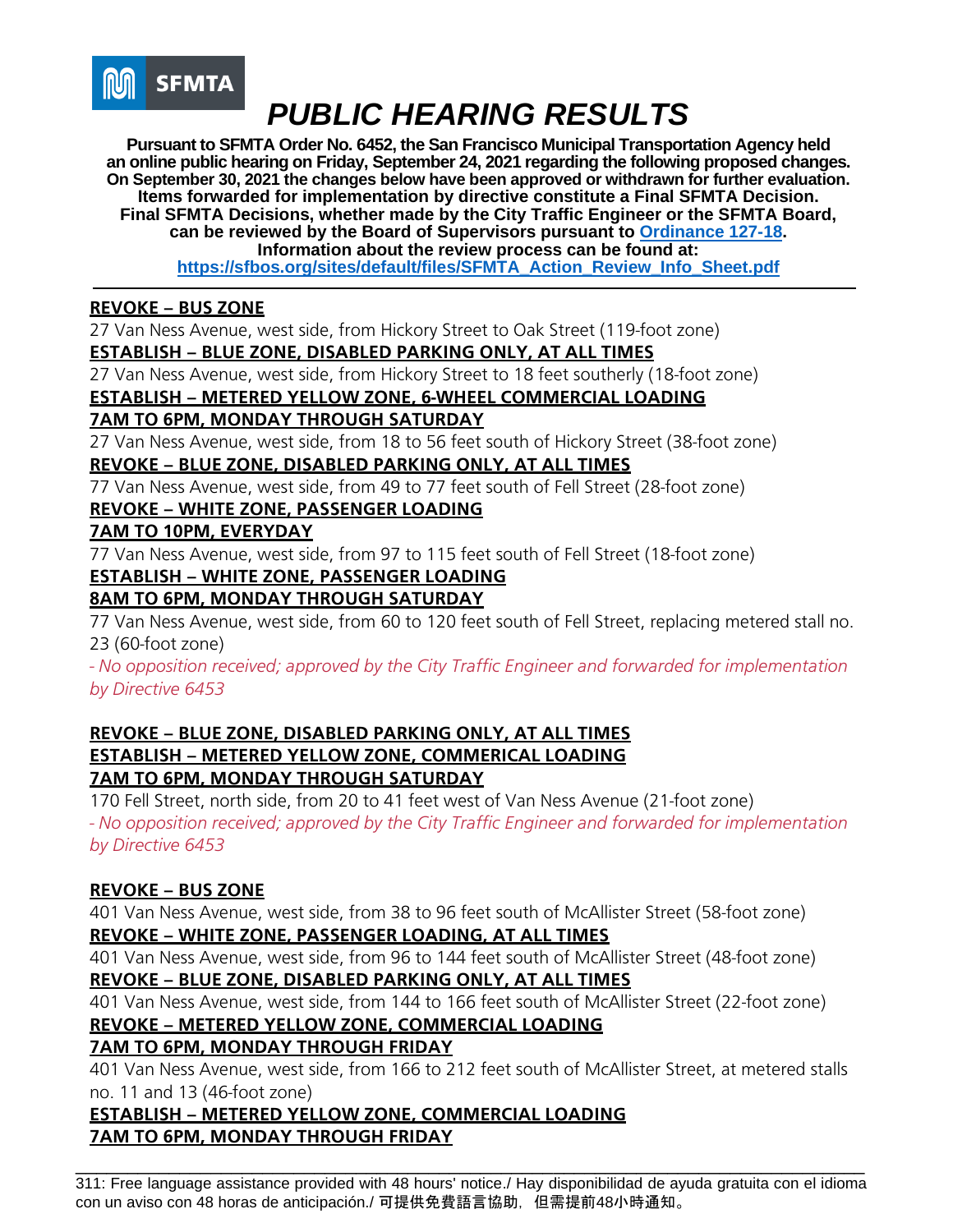

**Pursuant to SFMTA Order No. 6452, the San Francisco Municipal Transportation Agency held an online public hearing on Friday, September 24, 2021 regarding the following proposed changes. On September 30, 2021 the changes below have been approved or withdrawn for further evaluation. Items forwarded for implementation by directive constitute a Final SFMTA Decision. Final SFMTA Decisions, whether made by the City Traffic Engineer or the SFMTA Board, can be reviewed by the Board of Supervisors pursuant to [Ordinance 127-18.](https://sfbos.org/sites/default/files/o0127-18.pdf) Information about the review process can be found at: [https://sfbos.org/sites/default/files/SFMTA\\_Action\\_Review\\_Info\\_Sheet.pdf](https://sfbos.org/sites/default/files/SFMTA_Action_Review_Info_Sheet.pdf)**

401 Van Ness Avenue, west side, from 74 to 134 feet south of McAllister Street (60-foot zone) *- No opposition received; approved by the City Traffic Engineer and forwarded for implementation by Directive 6453*

### **ESTABLISH – WHITE ZONE, ACCESSIBLE PASSENGER LOADING, AT ALL TIMES**

401 Van Ness Avenue, west side, from 152 to 228 feet south of McAllister Street, replacing metered stall no. 11 and 13 (76-foot zone)

*- No opposition received; approved by the City Traffic Engineer and forwarded for implementation by Directive 6453*

### **ESTABLISH – METERED YELLOW ZONE, 6-WHEEL COMMERCIAL LOADING 7AM TO 6PM, MONDAY THROUGH SATURDAY**

505 Van Ness Avenue, west side, from 26 to 80 feet south of Golden Gate Avenue, at metered stalls no. 519, 521, 523, and 525 (54-foot zone)

*- No opposition received; approved by the City Traffic Engineer and forwarded for implementation by Directive 6453*

### **REVOKE – WHITE ZONE, PASSENGER LOADING, AT ALL TIMES**

601 Van Ness Avenue, west side, from 118 to 188 feet south of Turk Street (70-foot zone) **ESTABLISH – METERED YELLOW ZONE, 6-WHEEL COMMERCIAL LOADING 7AM TO 6PM, MONDAY THROUGH SATURDAY**

601 Van Ness Avenue, west side, from 30 to 106 feet south of Turk Street, replacing metered stalls no. 21, 23, 25, and 27 (76-foot zone)

### **ESTABLISH – WHITE ZONE, PASSENGER LOADING**

### **8AM TO 6PM, MONDAY THROUGH SATURDAY**

601 Van Ness Avenue, west side, from 124 to 190 feet south of Turk Street, replacing metered stall no. 9 (66-foot zone)

*- No opposition received; approved by the City Traffic Engineer and forwarded for implementation by Directive 6453*

### **ESTABLISH – GREEN METER, 30-MINUTE PARKING LIMIT, 7AM TO 6PM, MONDAY THROUGH SATURDAY**

"801" Eddy Street, north side, from 49 to 71 feet west of Van Ness Avenue, at metered stall no. 806 (22-foot zone)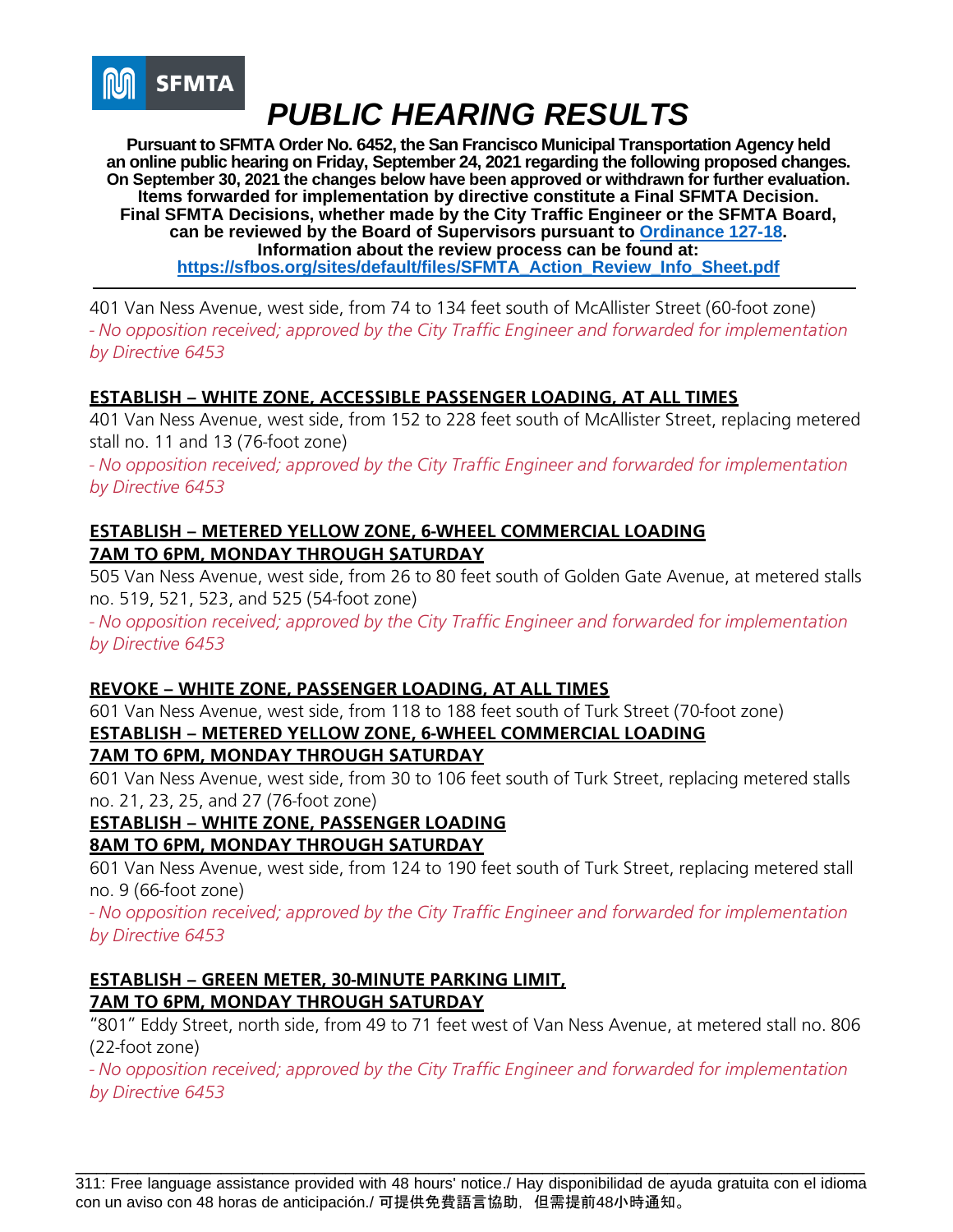

**Pursuant to SFMTA Order No. 6452, the San Francisco Municipal Transportation Agency held an online public hearing on Friday, September 24, 2021 regarding the following proposed changes. On September 30, 2021 the changes below have been approved or withdrawn for further evaluation. Items forwarded for implementation by directive constitute a Final SFMTA Decision. Final SFMTA Decisions, whether made by the City Traffic Engineer or the SFMTA Board, can be reviewed by the Board of Supervisors pursuant to [Ordinance 127-18.](https://sfbos.org/sites/default/files/o0127-18.pdf) Information about the review process can be found at: [https://sfbos.org/sites/default/files/SFMTA\\_Action\\_Review\\_Info\\_Sheet.pdf](https://sfbos.org/sites/default/files/SFMTA_Action_Review_Info_Sheet.pdf)**

#### **ESTABLISH – WHITE ZONE, PASSENGER LOADING 8AM TO 6PM, MONDAY THROUGH SATURDAY**

851 Van Ness Avenue, west side, from 30 to 66 feet south of Ellis Street, replacing metered stalls no. 823, 825, and 827 (36-foot zone)

*- No opposition received; approved by the City Traffic Engineer and forwarded for implementation by Directive 6453*

## **ESTABLISH – METERED YELLOW ZONE, COMMERCIAL LOADING 7AM TO 6PM, MONDAY THROUGH SATURDAY**

901 Van Ness Avenue, west side, from 10 to 49 feet south of Olive Street, at metered stalls no. 907 and 911 (39-foot zone)

*- No opposition received; approved by the City Traffic Engineer and forwarded for implementation by Directive 6453*

## **ESTABLISH – METERED YELLOW ZONE, COMMERCIAL LOADING 7AM TO 6PM, MONDAY THROUGH SATURDAY**

999 Van Ness Avenue, west side, from 45 to 95 feet north of Olive Street, at metered stalls no. 923 and 925 (50-foot zone)

*- No opposition received; approved by the City Traffic Engineer and forwarded for implementation by Directive 6453*

## **ESTABLISH – WHITE ZONE, ACCESSIBLE PASSENGER LOADING AT ALL TIMES**

1035 Van Ness Avenue, west side, from 18 feet to 62 feet south of Geary Street, replacing metered stalls no. 1029 and 1027 (38-foot zone)

*- No opposition received; approved by the City Traffic Engineer and forwarded for implementation by Directive 6453*

## **REVOKE – METERED YELLOW ZONE, COMMERCIAL LOADING 7AM TO 6PM, MONDAY THROUGH SATURDAY**

"1215" Van Ness Avenue, west side, from 3 to 61 feet south of Daniel Burnham Court, at metered stalls no. 1209, 1211, and 1213 (58-foot zone)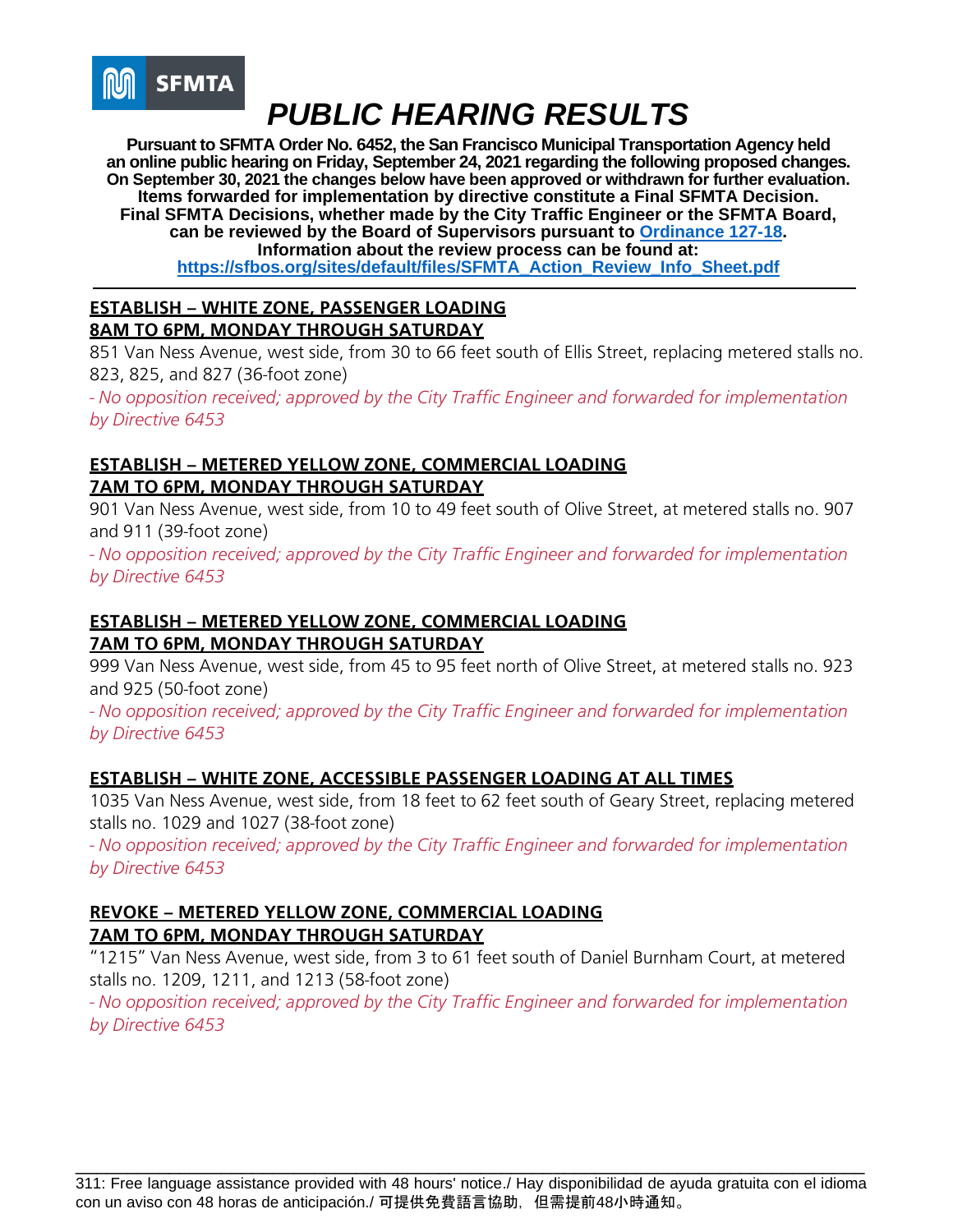

**Pursuant to SFMTA Order No. 6452, the San Francisco Municipal Transportation Agency held an online public hearing on Friday, September 24, 2021 regarding the following proposed changes. On September 30, 2021 the changes below have been approved or withdrawn for further evaluation. Items forwarded for implementation by directive constitute a Final SFMTA Decision. Final SFMTA Decisions, whether made by the City Traffic Engineer or the SFMTA Board, can be reviewed by the Board of Supervisors pursuant to [Ordinance 127-18.](https://sfbos.org/sites/default/files/o0127-18.pdf) Information about the review process can be found at: [https://sfbos.org/sites/default/files/SFMTA\\_Action\\_Review\\_Info\\_Sheet.pdf](https://sfbos.org/sites/default/files/SFMTA_Action_Review_Info_Sheet.pdf)**

## **REVOKE – GREEN METER, 30-MINUTE PARKING LIMIT, 9AM TO 6PM, MONDAY THROUGH SATURDAY**

"1211" Van Ness Avenue, west side, from 61 to 81 feet south of Daniel Burnham Court, at metered stalls no. 1207 (20-foot zone)

*- No opposition received; approved by the City Traffic Engineer and forwarded for implementation by Directive 6453*

## **ESTABLISH – METERED YELLOW ZONE, 6-WHEEL COMMERCIAL LOADING, 7AM TO 6PM, MONDAY THROUGH SATURDAY**

"1215" Van Ness Avenue, west side, from 13 to 77 feet south of Daniel Burnham Court, at metered stalls no. 1207, 1209, 1211, and 1213 (64-foot zone)

*- No opposition received; approved by the City Traffic Engineer and forwarded for implementation by Directive 6453*

## **ESTABLISH – METERED YELLOW ZONE, COMMERCIAL LOADING 7AM TO 6PM, MONDAY THROUGH SATURDAY**

1245 Van Ness Avenue, west side, from 22 to 67 feet south of Sutter Street (45-foot zone) *- No opposition received; approved by the City Traffic Engineer and forwarded for implementation by Directive 6453*

### **ESTABLISH – METERED YELLOW ZONE, 6-WHEEL COMMERCIAL LOADING, 7AM TO 6PM, MONDAY THROUGH SATURDAY**

1415 Van Ness Avenue, west side, from 3 to 63 feet south of Austin Street, at metered stalls no. 1405, 1407, 1409, and 1411 (60-foot zone)

*- No opposition received; approved by the City Traffic Engineer and forwarded for implementation by Directive 6453*

#### **ESTABLISH – GREEN METERS, 30-MINUTE PARKING LIMIT, 7AM TO 6PM, MONDAY THROUGH SATURDAY**

1455 Van Ness Avenue, west side, from 8 to 46 feet north of Austin Street, at metered stalls no. 1419 and 1421 (38-foot zone)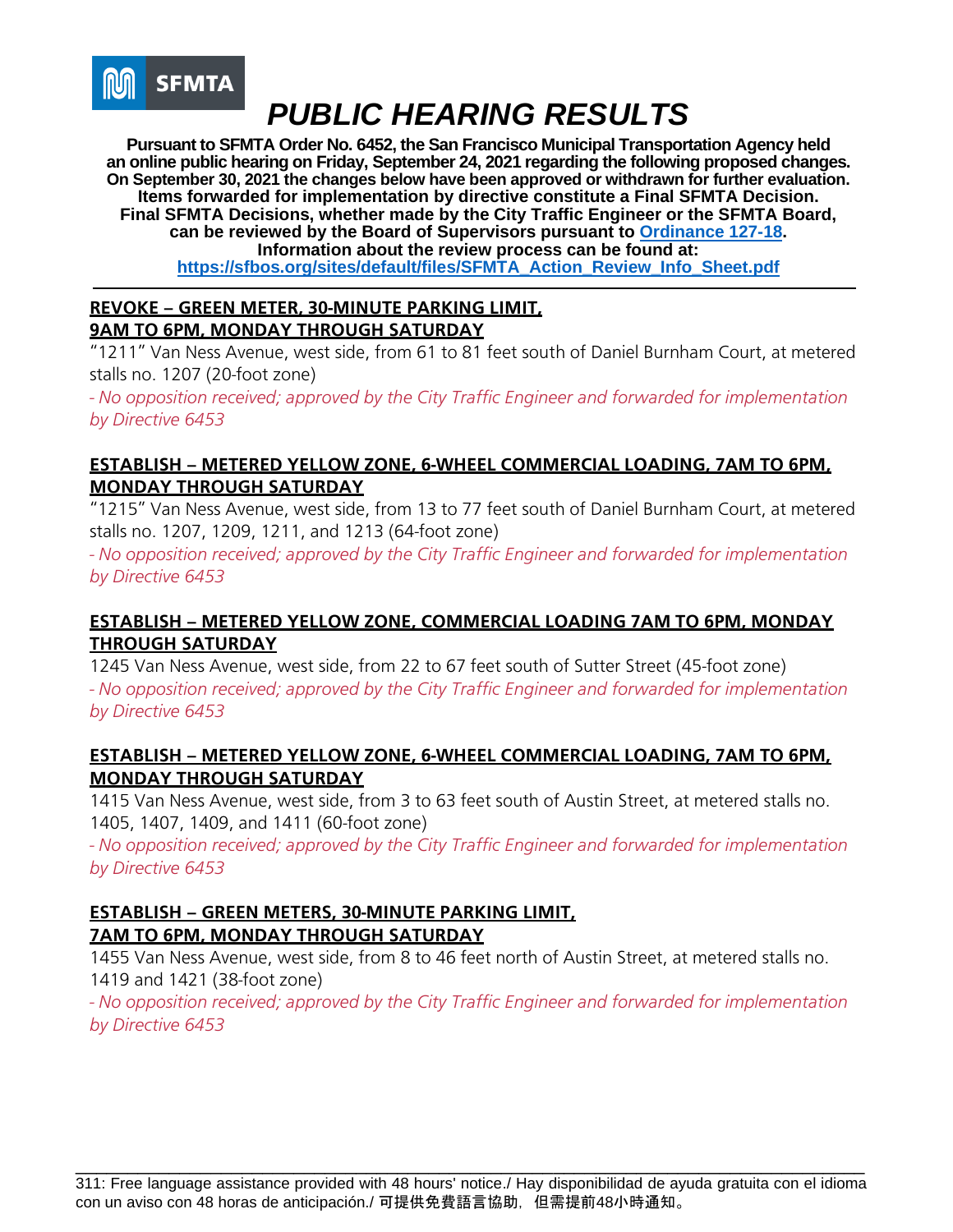

**Pursuant to SFMTA Order No. 6452, the San Francisco Municipal Transportation Agency held an online public hearing on Friday, September 24, 2021 regarding the following proposed changes. On September 30, 2021 the changes below have been approved or withdrawn for further evaluation. Items forwarded for implementation by directive constitute a Final SFMTA Decision. Final SFMTA Decisions, whether made by the City Traffic Engineer or the SFMTA Board, can be reviewed by the Board of Supervisors pursuant to [Ordinance 127-18.](https://sfbos.org/sites/default/files/o0127-18.pdf) Information about the review process can be found at: [https://sfbos.org/sites/default/files/SFMTA\\_Action\\_Review\\_Info\\_Sheet.pdf](https://sfbos.org/sites/default/files/SFMTA_Action_Review_Info_Sheet.pdf)**

## **ESTABLISH – METERED YELLOW ZONE, COMMERCIAL LOADING 7AM TO 6PM, MONDAY THROUGH SATURDAY**

1477 Van Ness Avenue, west side, from 27 to 74 feet south of Pine Street, at metered stalls no. 1419 and 1421 (47-foot zone)

*- No opposition received; approved by the City Traffic Engineer and forwarded for implementation by Directive 6453*

## **ESTABLISH – METERED YELLOW ZONE, COMMERCIAL LOADING 7AM TO 6PM, MONDAY THROUGH SATURDAY**

"1575" Van Ness Avenue, west side, from 35 to 75 feet south of California Street, at metered stalls no. 1525 and 1527 (40-foot zone)

*- No opposition received; approved by the City Traffic Engineer and forwarded for implementation by Directive 6453*

## **ESTABLISH – METERED YELLOW ZONE, COMMERCIAL LOADING 7AM TO 6PM, MONDAY THROUGH SATURDAY**

1601 Van Ness Avenue, west side, from 19 to 81 feet north of California Street, at metered stalls no. 1605, 1607, and 1609 (62-foot zone)

*- No opposition received; approved by the City Traffic Engineer and forwarded for implementation by Directive 6453*

## **ESTABLISH – BLUE ZONE, DISABLED PARKING ONLY, AT ALL TIMES**

1601 Van Ness Avenue, west side, from 15 to 35 feet south of Sacramento Street (20-foot zone) *- No opposition received; approved by the City Traffic Engineer and forwarded for implementation by Directive 6453*

## **REVOKE – BLUE ZONE, DISABLED PARKING ONLY, AT ALL TIMES**

"1800" Sacramento Street, north side, from 0 to 20 feet west of Van Ness Avenue (20-foot zone) *- No opposition received; approved by the City Traffic Engineer and forwarded for implementation by Directive 6453*

#### **ESTABLISH – GREEN ZONE, 30-MINUTE PARKING LIMIT, 9AM TO 6PM, MONDAY THROUGH SATURDAY**

"1800" Sacramento Street, north side, from 0 to 20 feet west of Van Ness Avenue (20-foot zone) *- No opposition received; approved by the City Traffic Engineer and forwarded for implementation by Directive 6453*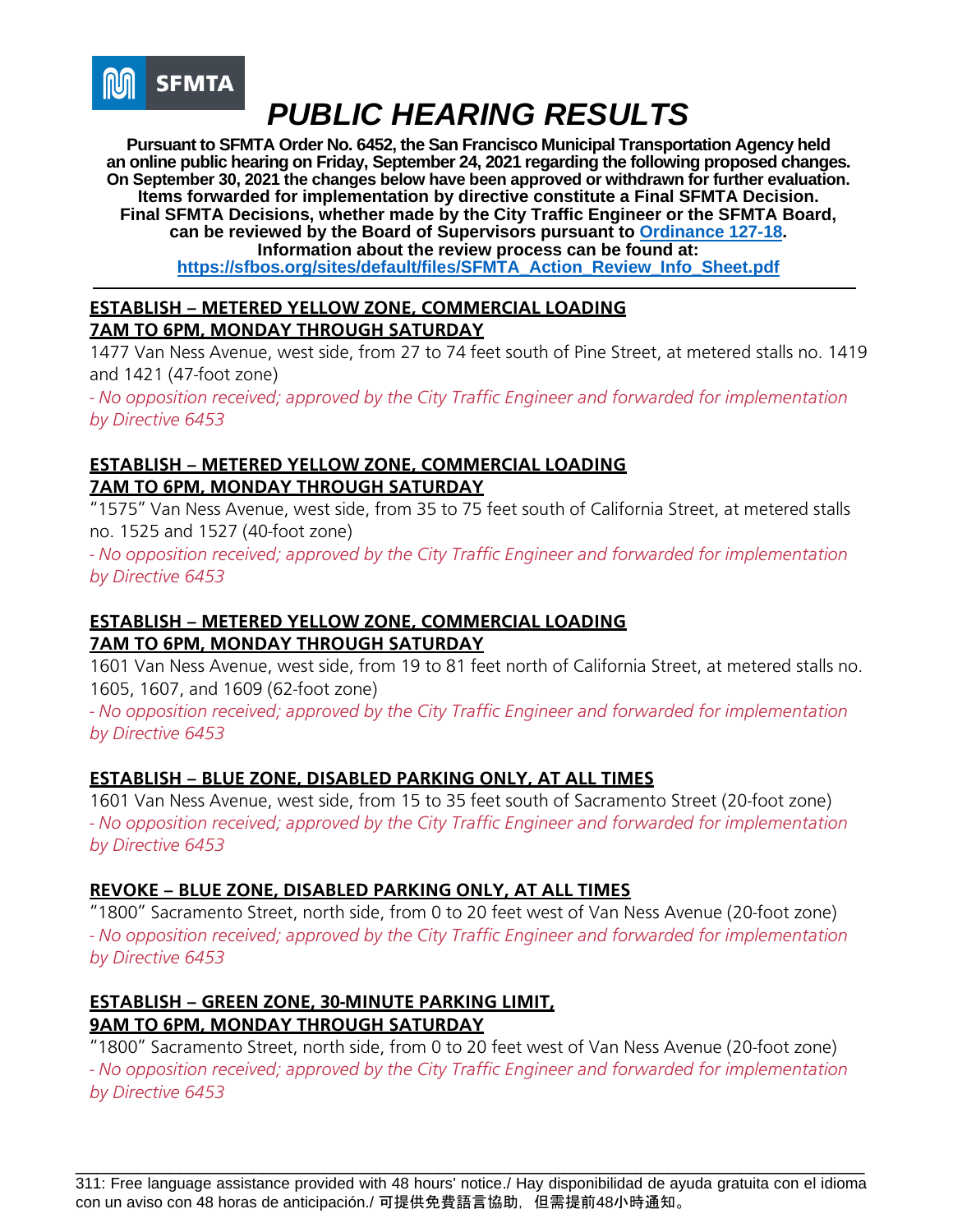

**Pursuant to SFMTA Order No. 6452, the San Francisco Municipal Transportation Agency held an online public hearing on Friday, September 24, 2021 regarding the following proposed changes. On September 30, 2021 the changes below have been approved or withdrawn for further evaluation. Items forwarded for implementation by directive constitute a Final SFMTA Decision. Final SFMTA Decisions, whether made by the City Traffic Engineer or the SFMTA Board, can be reviewed by the Board of Supervisors pursuant to [Ordinance 127-18.](https://sfbos.org/sites/default/files/o0127-18.pdf) Information about the review process can be found at: [https://sfbos.org/sites/default/files/SFMTA\\_Action\\_Review\\_Info\\_Sheet.pdf](https://sfbos.org/sites/default/files/SFMTA_Action_Review_Info_Sheet.pdf)**

## **REVOKE – GREEN ZONE, 10-MINUTE PARKING LIMIT, 9AM TO 6PM, MONDAY THROUGH SATURDAY**

"1810" Sacramento Street, north side, from 40 to 59 feet west of Van Ness Avenue (19-foot zone) *- No opposition received; approved by the City Traffic Engineer and forwarded for implementation by Directive 6453*

## **REVOKE – YELLOW ZONE, 9AM TO 6PM, MONDAY THROUGH SATURDAY**

"1820" Sacramento Street, north side, from 82 to 118 feet west of Van Ness Avenue (36-foot zone) *- No opposition received; approved by the City Traffic Engineer and forwarded for implementation by Directive 6453*

## **ESTABLISH – METERED YELLOW ZONE, 6-WHEEL COMMERCIAL LOADING, 7AM TO 6PM, MONDAY THROUGH SATURDAY**

"1805" Sacramento Street, south side, from 17 to 59 feet west of Van Ness Avenue (42-foot zone) *- No opposition received; approved by the City Traffic Engineer and forwarded for implementation by Directive 6453*

### **ESTABLISH – GREEN METER, 30-MINUTE PARKING LIMIT 9AM TO 6PM, MONDAY THROUGH SATURDAY**

"1800" Clay Street, north side, from 10 to 30 feet west of Van Ness Avenue, at new metered stall no 1800 (20-feet zone)

*- No opposition received; approved by the City Traffic Engineer and forwarded for implementation by Directive 6453*

## **REVOKE – METERED MOTORCYCLE PARKING 9AM TO 6PM, MONDAY THROUGH SATURDAY**

1849 Van Ness Avenue, west side, from 83 to 118 feet south of Washington Street (35-feet zone) *- No opposition received; approved by the City Traffic Engineer and forwarded for implementation by Directive 6453*

### **ESTABLISH – METERED YELLOW ZONE, 6-WHEEL COMMERCIAL LOADING 8AM TO 6PM, MONDAY THROUGH SATURDAY**

1835 Van Ness Avenue, west side, from 88 to 141 feet south of Washington Street, replacing metered stall no. 1813 (53-foot zone)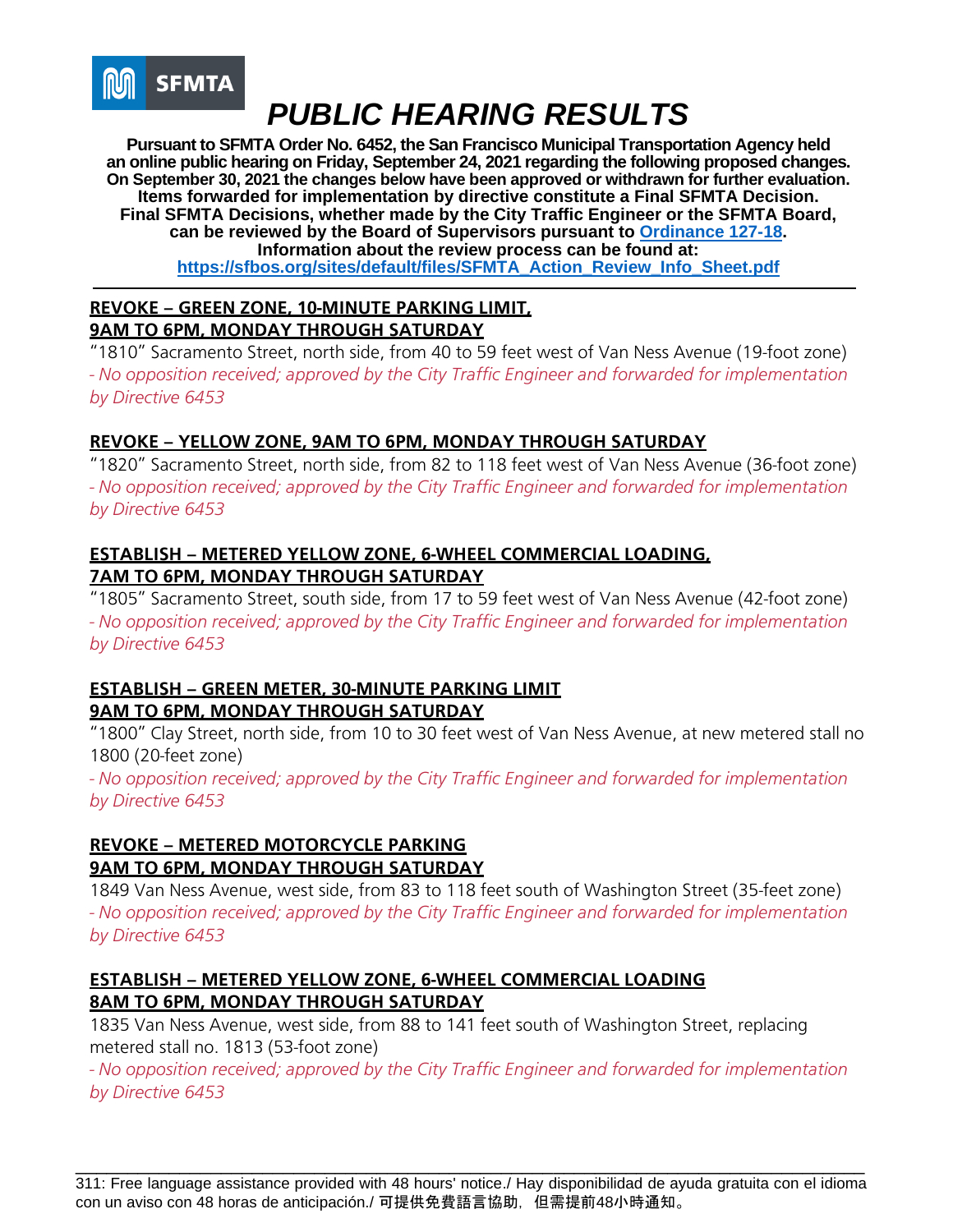

**Pursuant to SFMTA Order No. 6452, the San Francisco Municipal Transportation Agency held an online public hearing on Friday, September 24, 2021 regarding the following proposed changes. On September 30, 2021 the changes below have been approved or withdrawn for further evaluation. Items forwarded for implementation by directive constitute a Final SFMTA Decision. Final SFMTA Decisions, whether made by the City Traffic Engineer or the SFMTA Board, can be reviewed by the Board of Supervisors pursuant to [Ordinance 127-18.](https://sfbos.org/sites/default/files/o0127-18.pdf) Information about the review process can be found at: [https://sfbos.org/sites/default/files/SFMTA\\_Action\\_Review\\_Info\\_Sheet.pdf](https://sfbos.org/sites/default/files/SFMTA_Action_Review_Info_Sheet.pdf)**

### **REVOKE – METERED MOTORCYCLE PARKING 9AM TO 6PM, MONDAY THROUGH SATURDAY ESTABLISH – RED ZONE, NO STOPPING ANY TIME**

1701 Jackson Street, south side, from 7 to 14 feet west of Van Ness Avenue (metered stalls no. 1701 and 1703)

*- No opposition received; approved by the City Traffic Engineer and forwarded for implementation by Directive 6453*

## **REVOKE – BUS ZONE**

1999 Van Ness Avenue, west side, from Jackson Street to 100 feet southerly (100-foot zone) **ESTABLISH – METERED YELLOW ZONE, COMMERCIAL LOADING** 

## **8AM TO 6PM, MONDAY THROUGH SATURDAY**

1999 Van Ness Avenue, west side, from Jackson Street to 39 feet southerly (39-foot zone) *- No opposition received; approved by the City Traffic Engineer and forwarded for implementation by Directive 6453*

## **ESTABLISH – METERED YELLOW ZONE, COMMERCIAL LOADING 7AM TO 6PM, MONDAY THROUGH SATURDAY**

2065 Van Ness Avenue, west side, from 27 to 45 feet south of Pacific Avenue, at metered stalls no. 2023 and 2025 (18-foot zone)

*- No opposition received; approved by the City Traffic Engineer and forwarded for implementation by Directive 6453*

**REVOKE –WHITE ZONE, PASSENGER LOADING, AT ALL TIMES ESTABLISH – GREEN METER, 30-MINUTE PARKING LIMIT, 9AM TO 6PM, MONDAY THROUGH SATURDAY**

"1700" Pacific Avenue, north side, from 18 to 40 feet west of Van Ness Avenue (22-foot zone)

## **REVOKE – WHITE ZONE, PASSENGER LOADING DURING BUSINESS HOURS**

**ESTABLISH – METERED YELLOW ZONE, COMMERCIAL LOADING 9AM TO 6PM, MONDAY THROUGH SATURDAY** 

2115 Van Ness Avenue, west side, from 91 to 110 feet north of Pacific (19-foot zone) *- No opposition received; approved by the City Traffic Engineer and forwarded for implementation by Directive 6453*

#### **ESTABLISH – SHUTTLE BUS LOADING ZONE 7AM TO 10:30PM, MONDAY THROUGH SATURDAY**

"2151" Van Ness Avenue, west side, from 6 to 72 feet south of Broadway (66-foot zone)

*- No opposition received; approved by the City Traffic Engineer and forwarded for implementation by Directive 6453*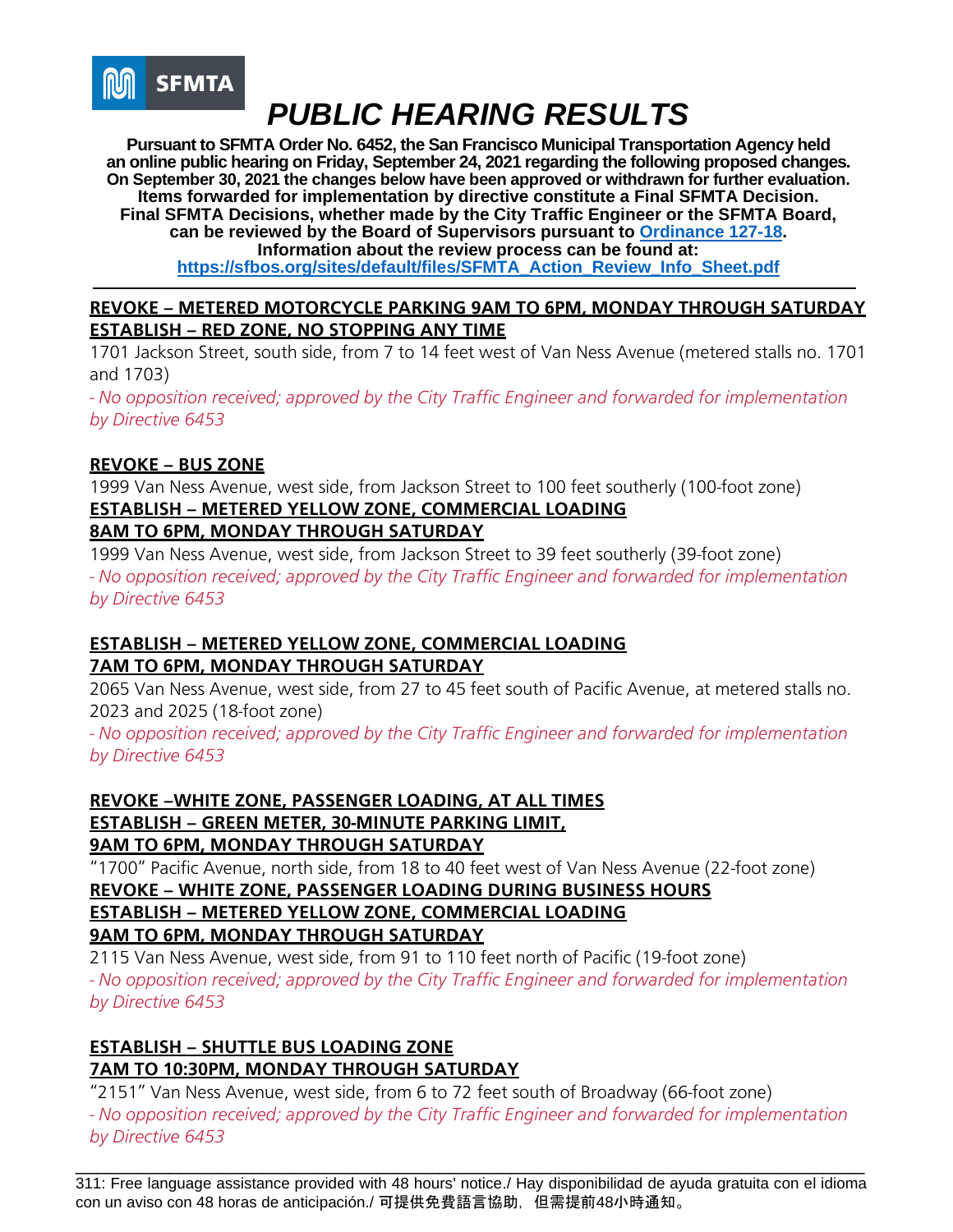

**Pursuant to SFMTA Order No. 6452, the San Francisco Municipal Transportation Agency held an online public hearing on Friday, September 24, 2021 regarding the following proposed changes. On September 30, 2021 the changes below have been approved or withdrawn for further evaluation. Items forwarded for implementation by directive constitute a Final SFMTA Decision. Final SFMTA Decisions, whether made by the City Traffic Engineer or the SFMTA Board, can be reviewed by the Board of Supervisors pursuant to [Ordinance 127-18.](https://sfbos.org/sites/default/files/o0127-18.pdf) Information about the review process can be found at: [https://sfbos.org/sites/default/files/SFMTA\\_Action\\_Review\\_Info\\_Sheet.pdf](https://sfbos.org/sites/default/files/SFMTA_Action_Review_Info_Sheet.pdf)**

## **REVOKE – SHUTTLE BUS LOADING ZONE 7AM TO MIDNIGHT, MONDAY THROUGH SATURDAY**

"1600" Broadway, north side, from Van Ness Avenue to 33 feet westerly (33-foot zone) *- No opposition received; approved by the City Traffic Engineer and forwarded for implementation by Directive 6453*

## **ESTABLISH – YELLOW ZONE, COMMERCIAL LOADING 7AM TO 6PM, MONDAY THROUGH SATURDAY**

2363 Van Ness Avenue, west side, from 25 to 45 feet south of Green Street (20-foot zone) *- No opposition received; approved by the City Traffic Engineer and forwarded for implementation by Directive 6453*

## **ESTABLISH – WHITE ZONE, PASSENGER LOADING 8AM TO 6PM, MONDAY THROUGH SATURDAY**

2440 Van Ness Avenue, west side, from 30 to 74 feet south of Union Street (44-foot zone) **ESTABLISH – WHITE ZONE, PASSENGER LOADING** 

## **8AM TO 6PM, MONDAY THROUGH SATURDAY**

"1500" Greenwich Street, north side, from 10 to 40 feet west of Van Ness Ave (30-foot zone) *- No opposition received; approved by the City Traffic Engineer and forwarded for implementation by Directive 6453*

## **ESTABLISH – METERED YELLOW ZONE, 6-WHEEL COMMERCIAL LOADING, 30-MINUTE LIMIT, 7AM TO 6PM, MONDAY THROUGH SATURDAY**

150 Van Ness Avenue, east side, from 129 to 179 feet south of Hayes Street (50-foot zone) *- No opposition received; approved by the City Traffic Engineer and forwarded for implementation by Directive 6453*

## **ESTABLISH – METERED YELLOW ZONE, 6-WHEEL COMMERCIAL LOADING, 30-MINUTE LIMIT, 7AM TO 6PM, MONDAY THROUGH SATURDAY**

"320" Van Ness Avenue, east side, from 19 to 232 feet north of Grove Street, at new metered stalls no. 300 through 312 (213-foot zone)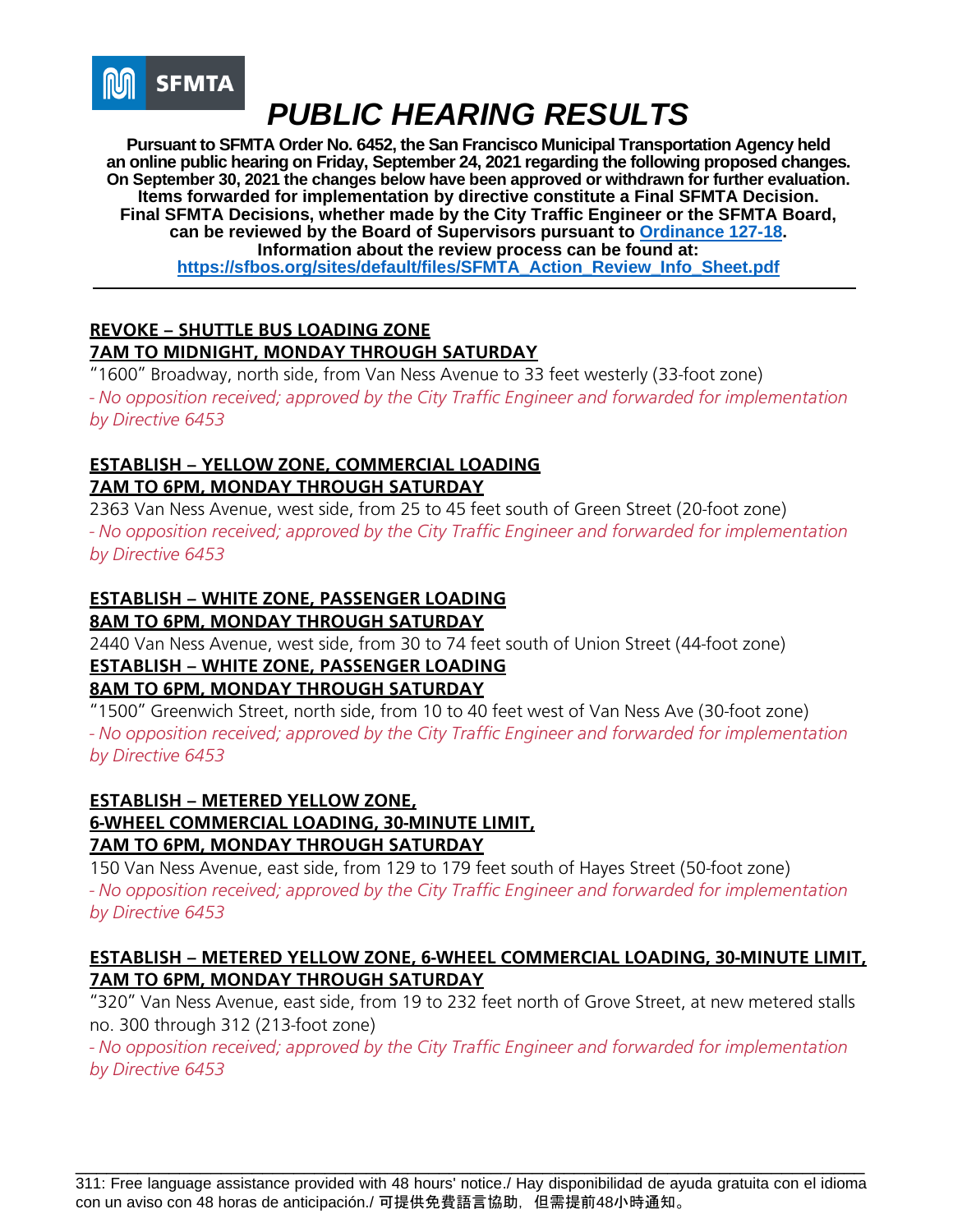

**Pursuant to SFMTA Order No. 6452, the San Francisco Municipal Transportation Agency held an online public hearing on Friday, September 24, 2021 regarding the following proposed changes. On September 30, 2021 the changes below have been approved or withdrawn for further evaluation. Items forwarded for implementation by directive constitute a Final SFMTA Decision. Final SFMTA Decisions, whether made by the City Traffic Engineer or the SFMTA Board, can be reviewed by the Board of Supervisors pursuant to [Ordinance 127-18.](https://sfbos.org/sites/default/files/o0127-18.pdf) Information about the review process can be found at: [https://sfbos.org/sites/default/files/SFMTA\\_Action\\_Review\\_Info\\_Sheet.pdf](https://sfbos.org/sites/default/files/SFMTA_Action_Review_Info_Sheet.pdf)**

## **ESTABLISH – WHITE ZONE, ACCESSBLE PASSENGER LOADING AT ALL TIMES**

"400" Van Ness Avenue, east side, from 182 to 241 and from 251 to 291 feet south of McAllister Street, (59-foot and 40-foot zone)

*- No opposition received; approved by the City Traffic Engineer and forwarded for implementation by Directive 6453*

### **ESTABLISH – METERED YELLOW ZONE, COMMERCIAL LOADING, 30-MINUTE LIMIT, 7AM TO 6PM, MONDAY THROUGH SATURDAY**

512 Van Ness Avenue, east side, from 28 feet to 68 feet north of McAllister Street, at metered stalls no. 500 and 502 (40-foot zone)

*- No opposition received; approved by the City Traffic Engineer and forwarded for implementation by Directive 6453*

### **ESTABLISH – WHITE ZONE, PASSENGER LOADING AT ALL TIMES**

524 Van Ness Avenue, east side, from 88 feet to 108 feet north of McAllister Street (20-foot zone) **ESTABLISH – BLUE ZONE, DISABLED PARKING ONLY, AT ALL TIMES**

"550" Van Ness Avenue, east side, from 90 feet to 108 feet south of Golden Gate Avenue (18-foot zone)

*- No opposition received; approved by the City Traffic Engineer and forwarded for implementation by Directive 6453*

## **REVOKE – BLUE ZONE, DISABLED PARKING ONLY, AT ALL TIMES**

"90" Elm Street, north side, from 13 feet to 25 feet east of Van Ness Avenue (22-foot zone) **ESTABLISH – BLUE ZONE, DISABLED PARKING ONLY, AT ALL TIMES**

"636" Van Ness Avenue, east side, from 90 feet to 110 feet south of Turk Street (20-foot zone) *- No opposition received; approved by the City Traffic Engineer and forwarded for implementation by Directive 6453*

### **REVOKE – METERED YELLOW ZONE, COMMERCIAL LOADING, 30-MINUTE LIMIT, 7AM TO 6PM, MONDAY THROUGH SATURDAY**

"690" Turk Street, north side, from 5 feet to 43 feet east of Van Ness Avenue, at metered stalls no. 644 and 640 (38-foot zone)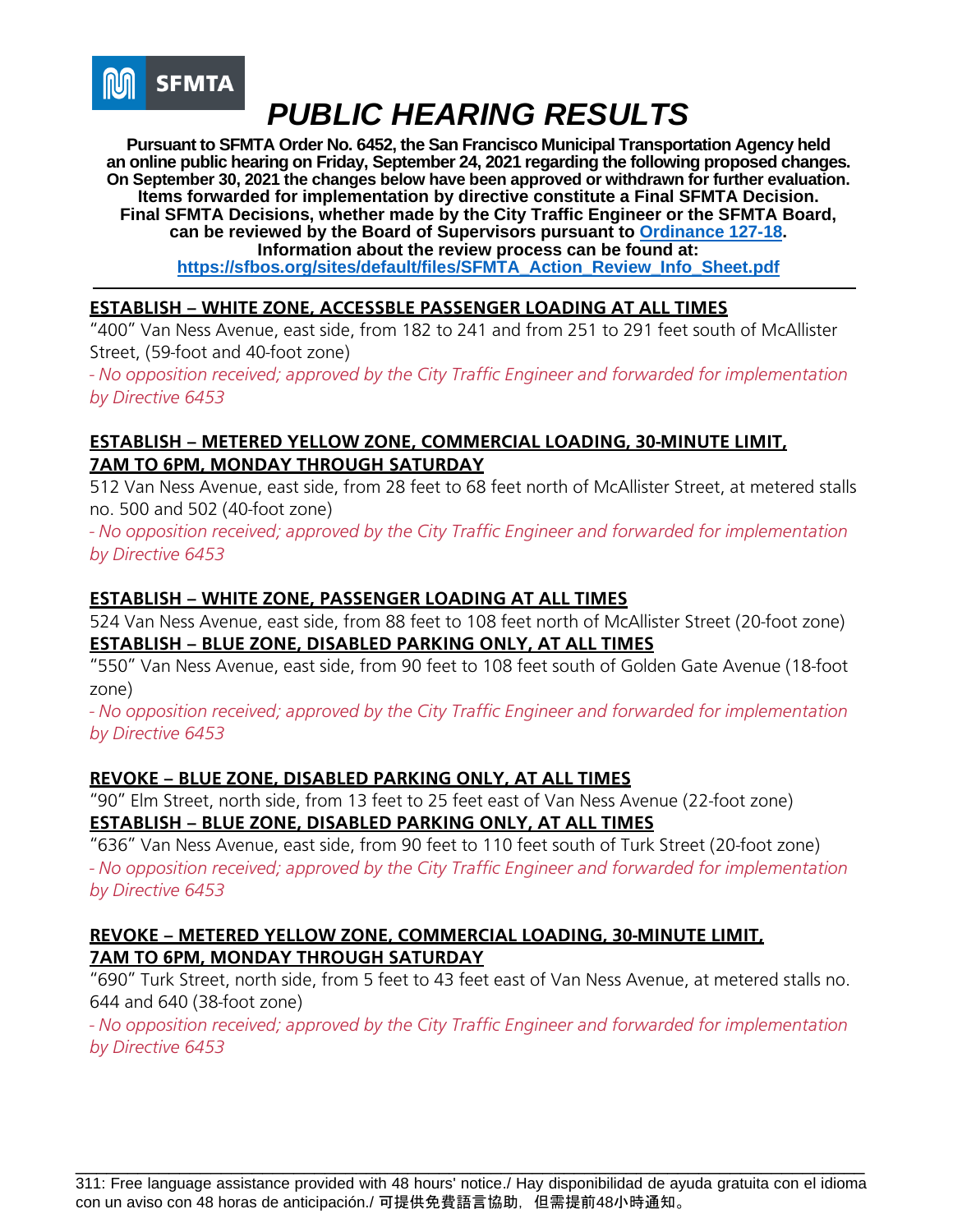

**Pursuant to SFMTA Order No. 6452, the San Francisco Municipal Transportation Agency held an online public hearing on Friday, September 24, 2021 regarding the following proposed changes. On September 30, 2021 the changes below have been approved or withdrawn for further evaluation. Items forwarded for implementation by directive constitute a Final SFMTA Decision. Final SFMTA Decisions, whether made by the City Traffic Engineer or the SFMTA Board, can be reviewed by the Board of Supervisors pursuant to [Ordinance 127-18.](https://sfbos.org/sites/default/files/o0127-18.pdf) Information about the review process can be found at: [https://sfbos.org/sites/default/files/SFMTA\\_Action\\_Review\\_Info\\_Sheet.pdf](https://sfbos.org/sites/default/files/SFMTA_Action_Review_Info_Sheet.pdf)**

## **ESTABLISH – RED ZONE, NO STOPPING ANY TIME**

"690" Turk Street, north side, from 5 feet to 23 feet east of Van Ness Avenue, replacing metered stall no. 644.

*- No opposition received; approved by the City Traffic Engineer and forwarded for implementation by Directive 6453*

### **ESTABLISH – METERED YELLOW ZONE, COMMERCIAL LOADING, 30-MINUTE LIMIT, 7AM TO 6PM, MONDAY THROUGH SATURDAY**

"670" Turk Street, north side, from 63 feet to 81 feet east of Van Ness Avenue, at metered stall no. 634 (18-foot zone)

*- No opposition received; approved by the City Traffic Engineer and forwarded for implementation by Directive 6453*

## **ESTABLISH – METERED YELLOW ZONE, 6-WHEEL COMMERCIAL LOADING, 30-MINUTE LIMIT, 7AM TO 6PM, MONDAY THROUGH SATURDAY**

"710" Van Ness Avenue, east side, from 30 to 90 feet north of Turk Street, at new metered stalls no. 700, 702 and 704 (60-foot zone)

*- No opposition received; approved by the City Traffic Engineer and forwarded for implementation by Directive 6453*

## **ESTABLISH – WHITE ZONE, PASSENGER LOADING AT ALL TIMES**

800 Van Ness Avenue, east side, from 30 feet to 74 feet north of Eddy Street (44-foot zone) *- No opposition received; approved by the City Traffic Engineer and forwarded for implementation by Directive 6453*

## **ESTABLISH – METERED YELLOW ZONE, 6-WHEEL COMMERCIAL LOADING, 30-MINUTE LIMIT, 7AM TO 6PM, MONDAY THROUGH SATURDAY**

826 Van Ness Avenue, east side, from 74 feet to 104 feet north of Eddy Street (30-foot zone) *- No opposition received; approved by the City Traffic Engineer and forwarded for implementation by Directive 6453*

## **ESTABLISH – METERED YELLOW ZONE, COMMERCIAL LOADING, 30-MINUTE LIMIT, 7AM TO 6PM, MONDAY THROUGH SATURDAY**

840 Van Ness Avenue, east side, from 5 feet to 25 feet north of Willow Street (20-foot zone) *- No opposition received; approved by the City Traffic Engineer and forwarded for implementation by Directive 6453*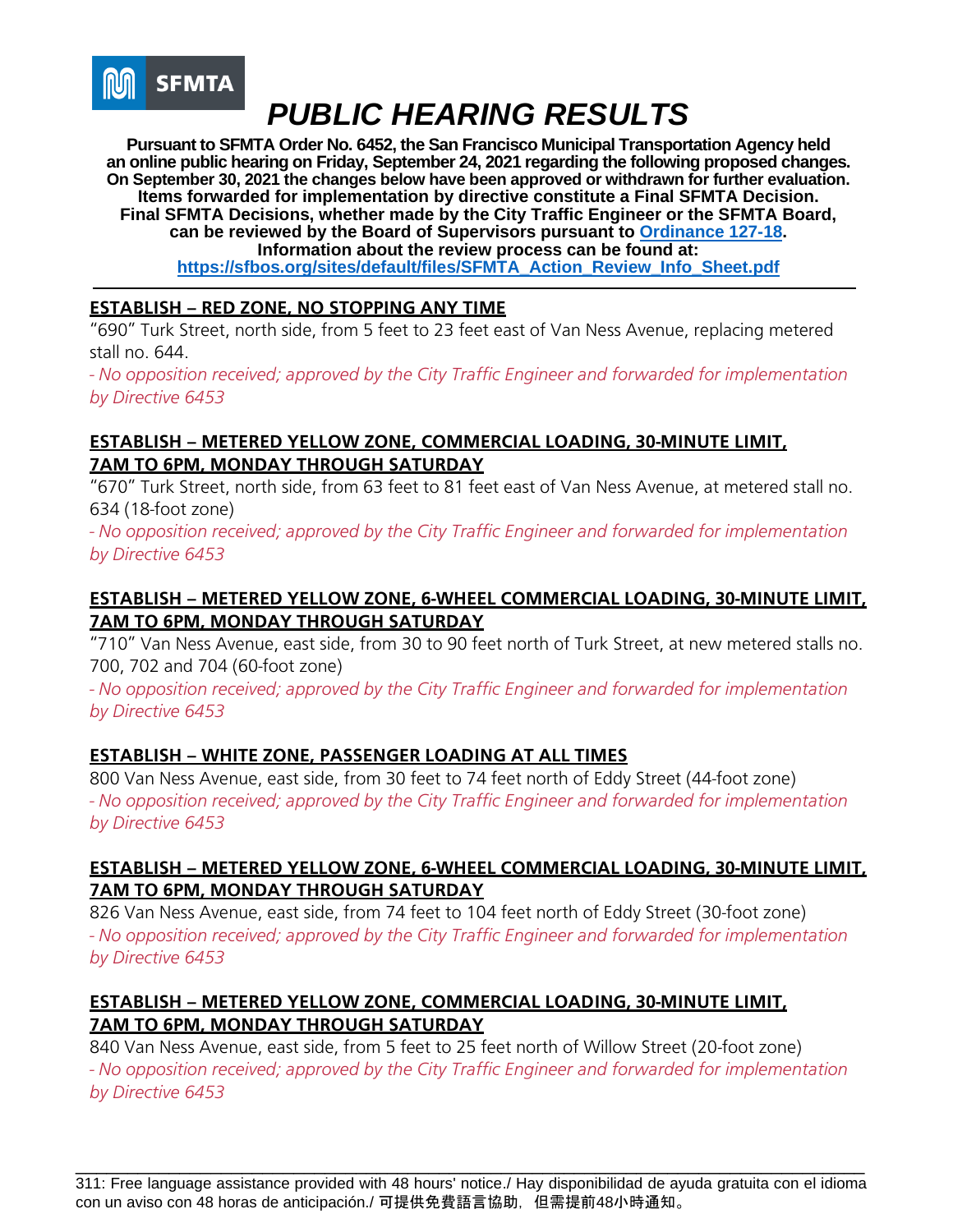

**Pursuant to SFMTA Order No. 6452, the San Francisco Municipal Transportation Agency held an online public hearing on Friday, September 24, 2021 regarding the following proposed changes. On September 30, 2021 the changes below have been approved or withdrawn for further evaluation. Items forwarded for implementation by directive constitute a Final SFMTA Decision. Final SFMTA Decisions, whether made by the City Traffic Engineer or the SFMTA Board, can be reviewed by the Board of Supervisors pursuant to [Ordinance 127-18.](https://sfbos.org/sites/default/files/o0127-18.pdf) Information about the review process can be found at: [https://sfbos.org/sites/default/files/SFMTA\\_Action\\_Review\\_Info\\_Sheet.pdf](https://sfbos.org/sites/default/files/SFMTA_Action_Review_Info_Sheet.pdf)**

### **ESTABLISH – YELLOW ZONE, 6-WHEEL COMMERCIAL LOADING 7AM TO 6PM, MONDAY THROUGH SATURDAY**

"197" Fern Street, south side, from 8 to 48 feet east of Van Ness Avenue (40-foot zone) *- Comments received; item reviewed and forwarded for implementation with no amendments by Directive 6453.*

## **ESTABLISH – BLUE ZONE, DISABLED PARKING ONLY, AT ALL TIMES**

"1499" Bush Street, south side, from 15 to 35 feet east of Van Ness Avenue (20-foot zone) *- No opposition received; approved by the City Traffic Engineer and forwarded for implementation by Directive 6453*

## **ESTABLISH – GREEN METER, 30 MINUTE PARKING LIMIT 9AM TO 6PM, MONDAY THROUGH SATURDAY**

1400 Van Ness Avenue, east side, from 31 to 82 feet north of Bush Street (59-foot zone) *- No opposition received; approved by the City Traffic Engineer and forwarded for implementation by Directive 6453*

## **ESTABLISH – BLUE ZONE, DISABLED PARKING ONLY, AT ALL TIMES**

"197" Austin Street, south side, from 0 to 18 feet east of Van Ness Avenue (18-foot zone) *- No opposition received; approved by the City Traffic Engineer and forwarded for implementation by Directive 6453*

## **ESTABLISH – YELLOW ZONE, 6-WHEEL COMMERCIAL LOADING 7AM TO 6PM, MONDAY THROUGH SATURDAY**

"1452" Van Ness Avenue, east side, from 0 to 40 feet north of Austin Street (40-foot zone) *- No opposition received; approved by the City Traffic Engineer and forwarded for implementation by Directive 6453*

## **ESTABLISH – GREEN METER, 30 MINUTE PARKING LIMIT 9AM TO 6PM, MONDAY THROUGH SATURDAY**

"1476" Van Ness Avenue, east side, from 40 to 60 feet north of Austin Street (20-foot zone) *- No opposition received; approved by the City Traffic Engineer and forwarded for implementation by Directive 6453*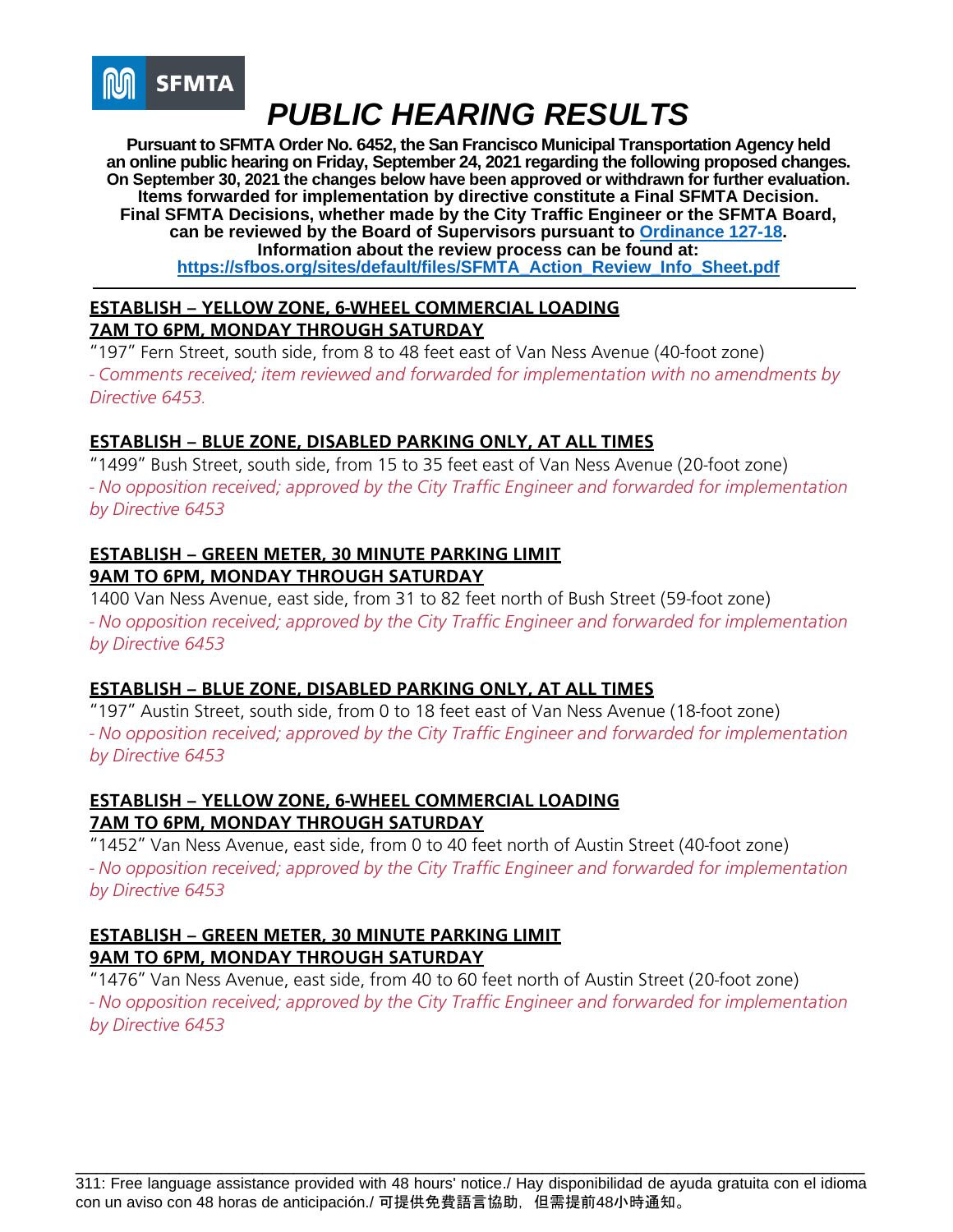

**Pursuant to SFMTA Order No. 6452, the San Francisco Municipal Transportation Agency held an online public hearing on Friday, September 24, 2021 regarding the following proposed changes. On September 30, 2021 the changes below have been approved or withdrawn for further evaluation. Items forwarded for implementation by directive constitute a Final SFMTA Decision. Final SFMTA Decisions, whether made by the City Traffic Engineer or the SFMTA Board, can be reviewed by the Board of Supervisors pursuant to [Ordinance 127-18.](https://sfbos.org/sites/default/files/o0127-18.pdf) Information about the review process can be found at: [https://sfbos.org/sites/default/files/SFMTA\\_Action\\_Review\\_Info\\_Sheet.pdf](https://sfbos.org/sites/default/files/SFMTA_Action_Review_Info_Sheet.pdf)**

## **ESTABLISH – GREEN METER, 30 MINUTE PARKING LIMIT 9AM TO 6PM, MONDAY THROUGH SATURDAY**

"1598" Van Ness Avenue, east side, from 30 to 68 feet south of California Street (38-foot zone) *- No opposition received; approved by the City Traffic Engineer and forwarded for implementation by Directive 6453*

## **ESTABLISH – YELLOW ZONE, 6-WHEEL COMMERCIAL LOADING 7AM TO 6PM, MONDAY THROUGH SATURDAY**

"1602" Van Ness Avenue, east side, from 30 to 89 feet north of California Street (59-foot zone) *- No opposition received; approved by the City Traffic Engineer and forwarded for implementation by Directive 6453*

## **ESTABLISH – GREEN METER, 30 MINUTE PARKING LIMIT 9AM TO 6PM, MONDAY THROUGH SATURDAY**

1640 Van Ness Avenue, east side, from 69 to 129 feet south of Sacramento Street (60-foot zone) **ESTABLISH – GREEN METER, 30 MINUTE PARKING LIMIT**

## **9AM TO 6PM, MONDAY THROUGH SATURDAY**

1846 Van Ness Avenue, from 140 to 160 feet north of Clay Street (20-foot zone) *- No opposition received; approved by the City Traffic Engineer and forwarded for implementation by Directive 6453*

## **ESTABLISH – YELLOW ZONE, 6-WHEEL COMMERCIAL LOADING 7AM TO 6PM, MONDAY THROUGH SATURDAY**

1868 Van Ness Avenue, east side, from 160 to 204 feet north of Clay Street (44-foot zone) *- No opposition received; approved by the City Traffic Engineer and forwarded for implementation by Directive 6453*

## **ESTABLISH – BLUE ZONE, DISABLED PARKING ONLY, AT ALL TIMES**

"1797" Washington Street, south side, from 4 to 24 feet east of Van Ness Avenue (20-foot zone) *- No opposition received; approved by the City Traffic Engineer and forwarded for implementation by Directive 6453*

## **ESTABLISH – PASSENGER LOADING ZONE, 4PM TO MIDNIGHT, DAILY**

1906 Van Ness Avenue, east side, from 97 feet to 137 feet north of Washington Street at metered stall no. 1912 and 1914 (40-foot zone)

*- No opposition received; approved by the City Traffic Engineer and forwarded for implementation by Directive 6453*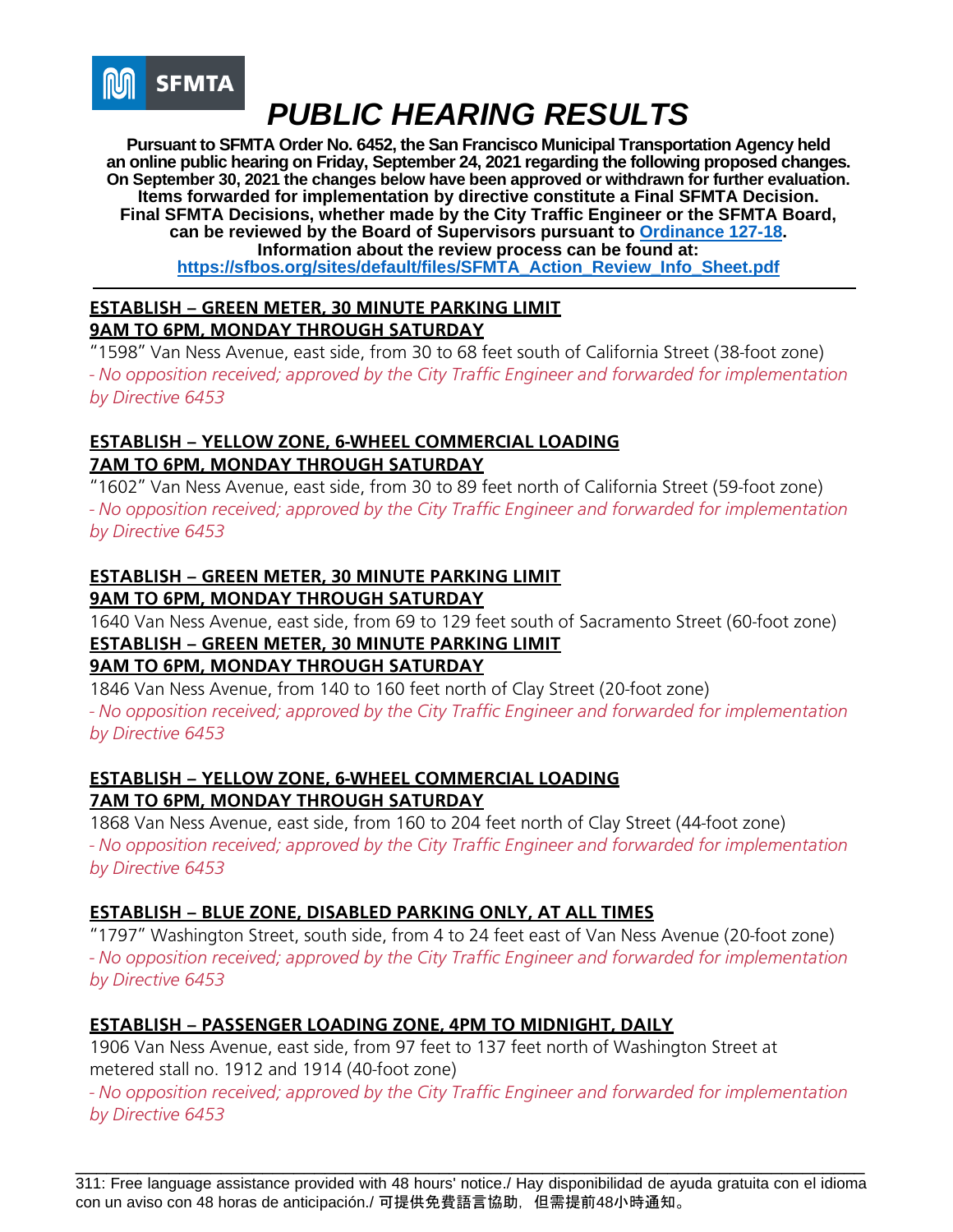

**Pursuant to SFMTA Order No. 6452, the San Francisco Municipal Transportation Agency held an online public hearing on Friday, September 24, 2021 regarding the following proposed changes. On September 30, 2021 the changes below have been approved or withdrawn for further evaluation. Items forwarded for implementation by directive constitute a Final SFMTA Decision. Final SFMTA Decisions, whether made by the City Traffic Engineer or the SFMTA Board, can be reviewed by the Board of Supervisors pursuant to [Ordinance 127-18.](https://sfbos.org/sites/default/files/o0127-18.pdf) Information about the review process can be found at: [https://sfbos.org/sites/default/files/SFMTA\\_Action\\_Review\\_Info\\_Sheet.pdf](https://sfbos.org/sites/default/files/SFMTA_Action_Review_Info_Sheet.pdf)**

## **ESTABLISH – GREEN METER, 30 MINUTE PARKING LIMIT 9AM TO 6PM, MONDAY THROUGH SATURDAY**

1930 Van Ness Avenue, from 138 to 98 feet south of Jackson Street (40-foot zone) *- No opposition received; approved by the City Traffic Engineer and forwarded for implementation by Directive 6453*

#### **ESTABLISH – YELLOW ZONE, COMMERCIAL LOADING 7AM TO 6PM, MONDAY THROUGH SATURDAY**

1940 Van Ness Avenue, from 98 to 58 feet south of Jackson Street (40-foot zone) **ESTABLISH – WHITE ZONE, PASSENGER LOADING AT ALL TIMES**

"2002" Van Ness Avenue, from 27 to 45 feet north of Jackson Street (18-foot zone) *- No opposition received; approved by the City Traffic Engineer and forwarded for implementation by Directive 6453*

#### **ESTABLISH – YELLOW ZONE, COMMERCIAL LOADING 7AM TO 6PM, MONDAY THROUGH SATURDAY**

"2102" Van Ness Avenue, from 28 to 67 feet north of Pacific Avenue (39-foot zone) *- No opposition received; approved by the City Traffic Engineer and forwarded for implementation by Directive 6453*

## **ESTABLISH – WHITE ZONE, PASSENGER LOADING AT ALL TIMES**

"2402" Van Ness Avenue, from 39 to 59 feet north of Green Street (20-foot zone) *- No opposition received; approved by the City Traffic Engineer and forwarded for implementation by Directive 6453*

## **ESTABLISH – WHITE ZONE, PASSENGER LOADING, 8AM TO 6PM, MONDAY THROUGH SATURADAY**

1610 Vallejo Street, north side, from 77 feet to 97 feet west of Van Ness Avenue replacing metered stall no. 1610 (20-foot zone)

*- No opposition received; approved by the City Traffic Engineer and forwarded for implementation by Directive 6453*

## **ESTABLISH – METERED YELLOW ZONE, COMMERCIAL LOADING, 30-MINUTE TIME LIMIT, 9AM TO 6PM, MONDAY THROUGH SATURDAY**

1585 Vallejo Street, south side, from 6 feet to 29 feet east of Van Ness Ave, at metered stall no. 543 (23-foot zone)

*- No opposition received; approved by the City Traffic Engineer and forwarded for implementation by Directive 6453*